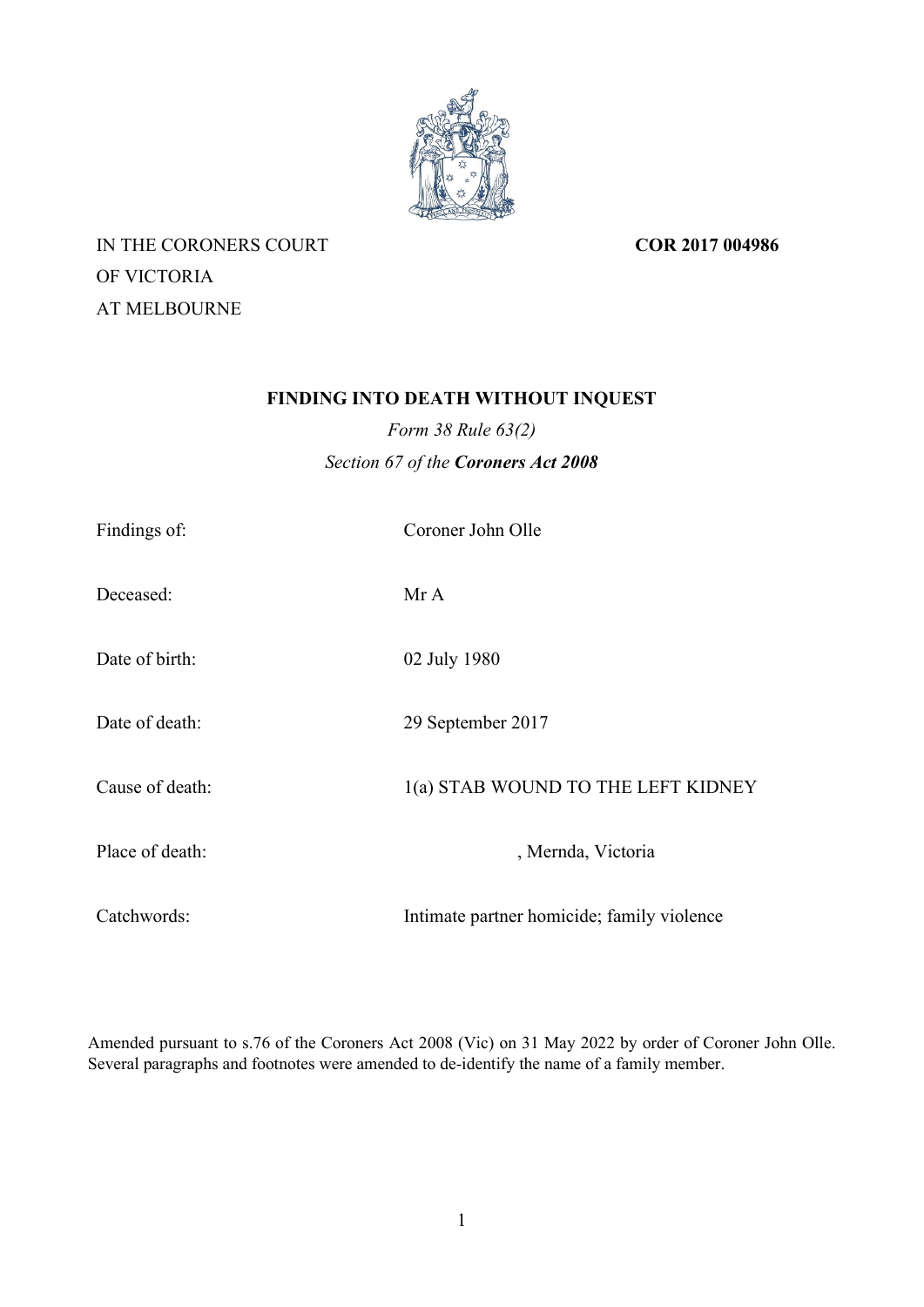#### **INTRODUCTION**

- 1. On 29 September 2017, Mr A was 37 years old when he was fatally assaulted by his then partner, Ms B in the context of a family violence incident. At the time of his death, Mr A lived with Ms B and their three young children **, Mernda**, Victoria.
- 2. Mr A was born in Carlton, Victoria and grew up with his younger brother in South Morang. At the time of his death, Mr A was unemployed but had previously been employed in the construction industry and more recently as a truck driver.
- 3. Mr A commenced a relationship with Ms B in 2013 and they had two children together, Child 1, born in 2015 and Child 2, born in 2016. Ms B also had another daughter, Child 3, from a prior relationship.

#### **THE CORONIAL INVESTIGATION**

- 4. Mr A's death was reported to the Coroner as it fell within the definition of a reportable death in the *Coroners Act 2008* (the Act). Reportable deaths include deaths that are unexpected, unnatural or violent or result from accident or injury.
- 5. The role of a coroner is to independently investigate reportable deaths to establish, if possible, identity, medical cause of death, and surrounding circumstances. Surrounding circumstances are limited to events which are sufficiently proximate and causally related to the death. The purpose of a coronial investigation is to establish the facts, not to cast blame or determine criminal or civil liability.
- 6. Under the Act, coroners also have the important functions of helping to prevent deaths and promoting public health and safety and the administration of justice through the making of comments or recommendations in appropriate cases about any matter connected to the death under investigation.
- 7. Victoria Police assigned an officer to be the Coroner's Investigator for the investigation of Mr A's death. The Coroner's Investigator conducted inquiries on my behalf, including taking statements from witnesses – such as family, the forensic pathologist, treating clinicians and investigating officers – and submitted a coronial brief of evidence.
- 8. This finding draws on the totality of the coronial investigation into Mr A's death including evidence contained in the coronial brief. Whilst I have reviewed all the material, I will only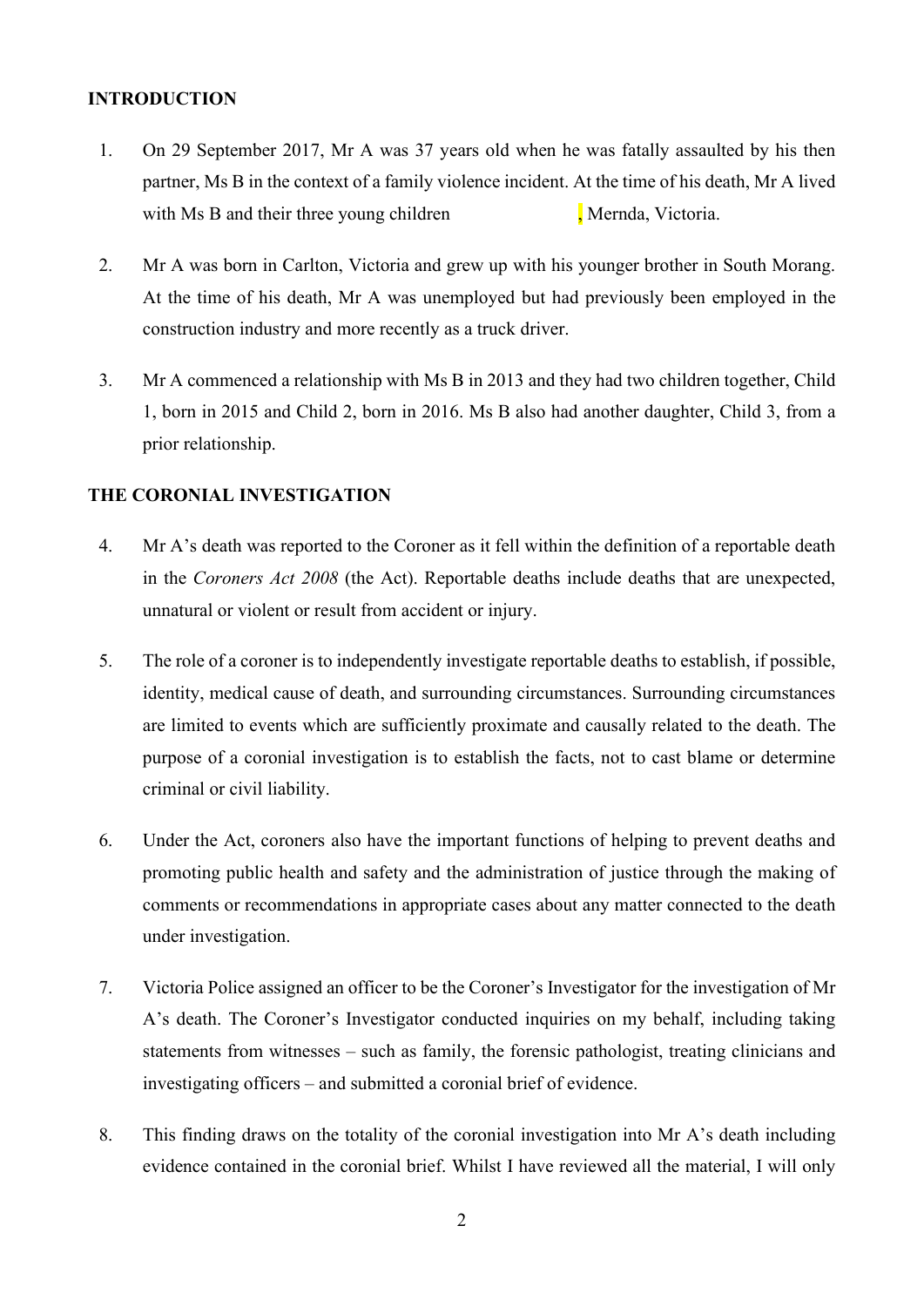refer to that which is directly relevant to my findings or necessary for narrative clarity. In the coronial jurisdiction, facts must be established on the balance of probabilities.<sup>1</sup>

## **MATTERS IN RELATION TO WHICH A FINDING MUST, IF POSSIBLE, BE MADE**

### **Circumstances in which the death occurred**

- 9. On the evening of 29 September 2017, Mr A and Ms B were involved in a dispute in the kitchen of their residence in Mernda, Victoria.<sup>2</sup> The dispute occurred in both the kitchen and dining room of their residence and was witnessed in parts by Ms B's daughter, Child  $3<sup>3</sup>$
- 10. Shortly before 5:00pm, the dispute escalated and Ms B, armed with a kitchen knife, chased Mr A around the kitchen island bench.<sup>4</sup> Ms B inflicted two wounds to Mr A's left arm and hand before stabbing him in the lower left area of the back.
- 11. Ms B contacted emergency services at 5:01pm and police members arrived first on scene at 5:10pm.<sup>5</sup> Ambulance paramedics arrived shortly after the police and took control of the resuscitation attempts on Mr A. Unfortunately, Mr A was pronounced deceased at the scene at 6:03pm. $^6$
- 12. Ms B was arrested and charged with the murder of Mr A.
- 13. On 4 February 2019, the charge of murder against Ms B was formally withdrawn in the Supreme Court of Victoria and criminal proceedings were discontinued.

## **Identity of the deceased**

- 14. On 2 October 2017, Mr A, born 2 July 1980, was identified via fingerprint identification.
- 15. Identity is not in dispute and requires no further investigation.

<sup>1</sup> Subject to the principles enunciated in *Briginshaw v Briginshaw* (1938) 60 CLR 336. The effect of this and similar authorities is that coroners should not make adverse findings against, or comments about, individuals unless the evidence provides a comfortable level of satisfaction as to those matters taking into account the consequences of such findings or comments.

<sup>2</sup> *Coronial Brief*, VARE interview of Child 3 dated 29 September 2017, 63-65

<sup>3</sup> Ibid

<sup>&</sup>lt;sup>4</sup> Ibid<br><sup>5</sup> *Coronial Brief*, Exhibit  $4 - 000$  Call recording

<sup>&</sup>lt;sup>6</sup> Coronial Brief, Statement of James Abbott dated 13 November 2017, 163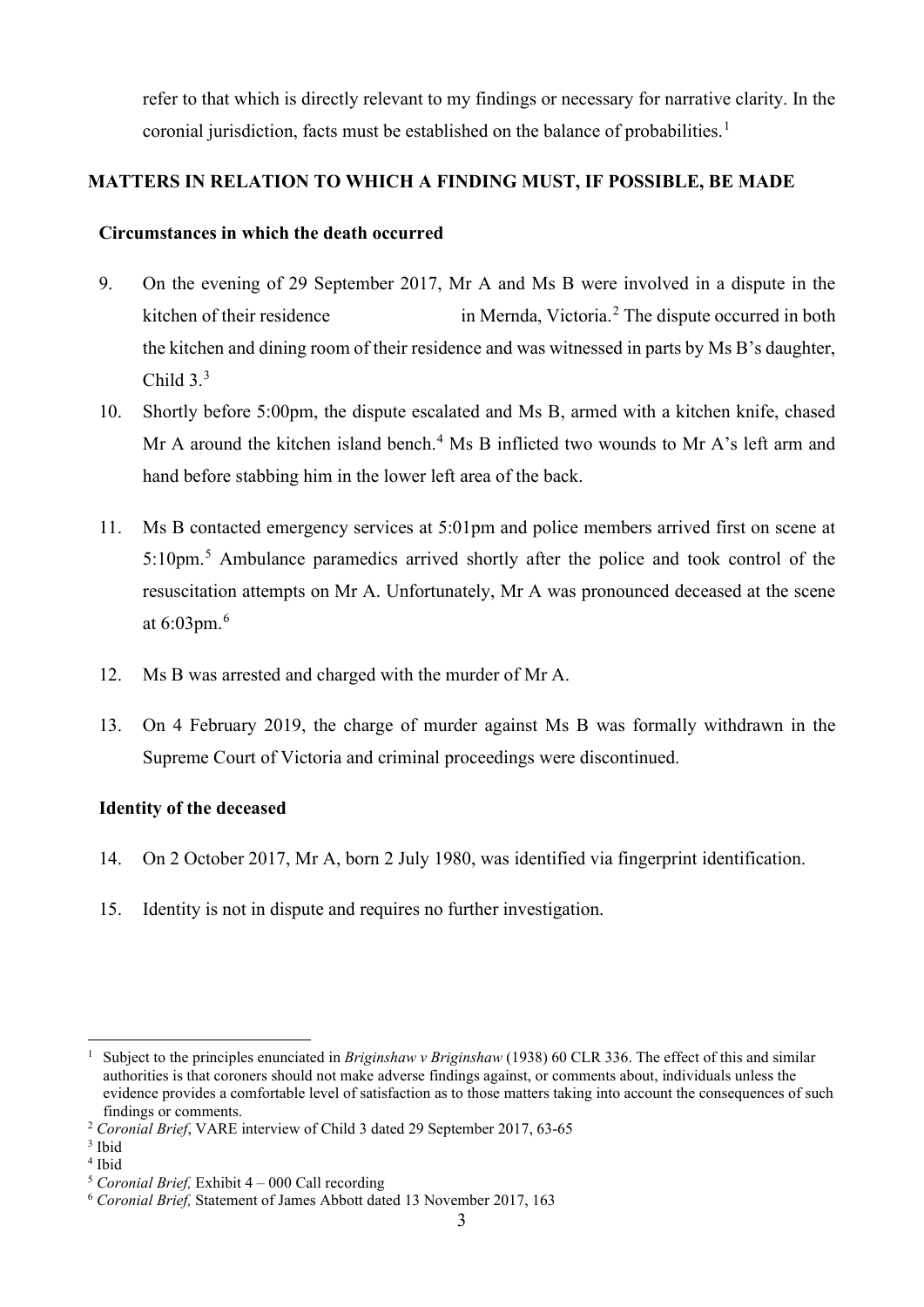### **Medical cause of death**

- 16. Forensic Pathologist Dr Joanne Glengarry from the Victorian Institute of Forensic Medicine (**VIFM**), conducted an autopsy on 30 September 2017 and provided a written report of her findings dated 28 November 2017.
- 17. The post-mortem examination revealed the following:
	- a) A knife wound to the left back causing injury to the left kidney. The wound tract was directed from back to front and left to right. It was approximately 15 to 20 cm in length;
	- b) The stab wound perforated the left kidney, associated with a large amount of haemorrhage in the perinephric fat and incision of the left renal artery and renal vein. 1500 mL of blood was found within the abdominal cavity;
	- c) There were two other incised wounds of the left forearm and left hand; and
	- d) There was no significant natural disease detected that contributed to the death.
- 18. Toxicological analysis of post-mortem samples did not identify the presence of any alcohol or any commons drugs or poisons.
- 19. Dr Glengarry provided an opinion that the medical cause of death was 1 (a) STAB WOUND TO THE LEFT KIDNEY.
- 20. I accept Dr Glengarry's opinion.

# **FURTHER INVESTIGATIONS AND CORONER'S PREVENTION UNIT REVIEW**

- 21. The unexpected, unnatural and violent death of a person is a devastating event. Violence perpetrated by an intimate partner is particularly shocking, given that all persons have a right to safety, respect and trust in their most intimate relationships.
- 22. For the purposes of the *Family Violence Protection Act 2008*, the relationship between Mr A and Ms B was one that fell within the definition of '*de facto partner'*<sup>7</sup> under that Act. Moreover, Ms A's actions in fatally assaulting Mr A constitutes '*family violence'*. 8

<sup>7</sup> Family Violence Protection Act 2008, section 9

<sup>8</sup> Family Violence Protection Act 2008, section 8(1)(a)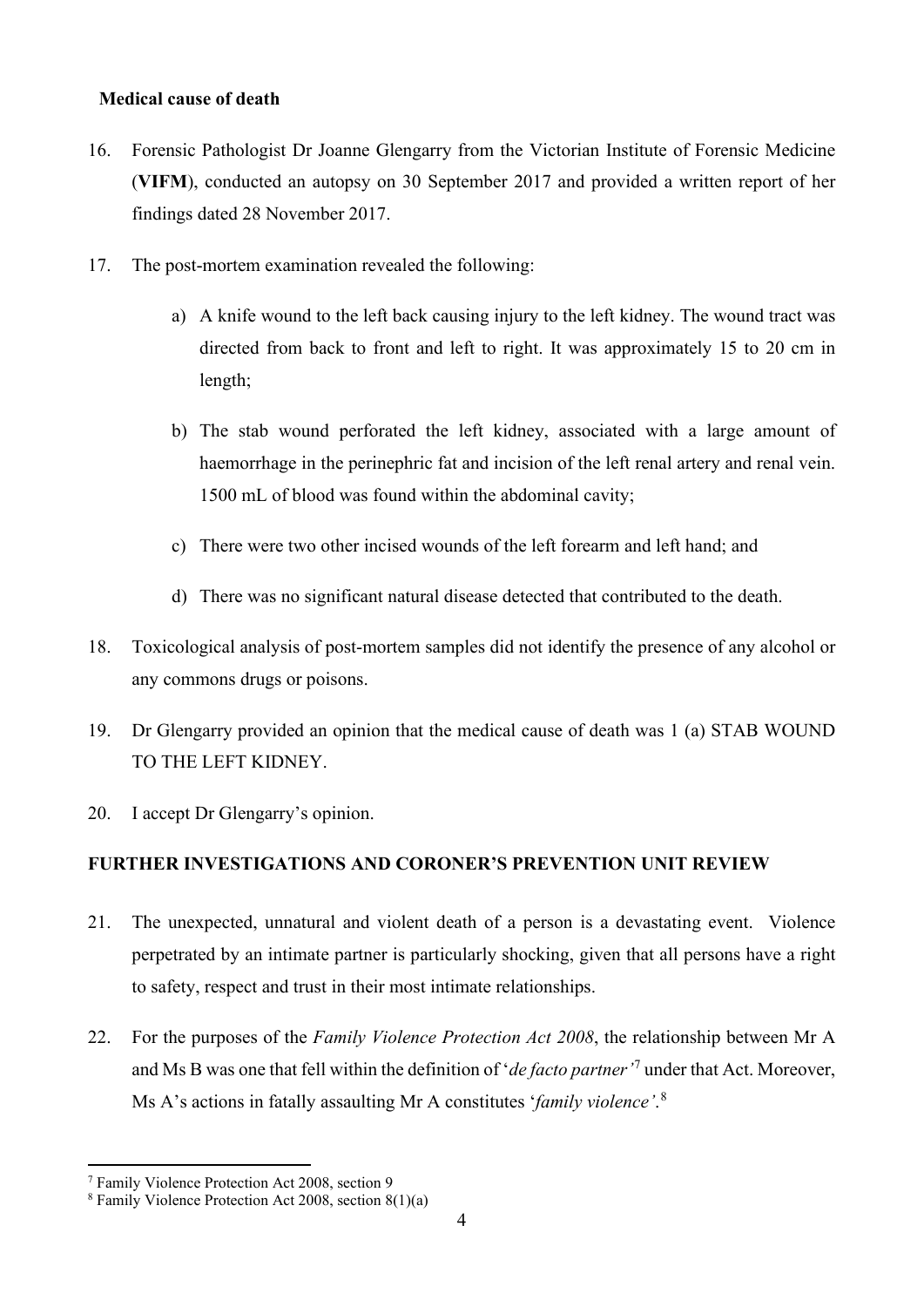23. In light of Mr A's death occurring under circumstances of family violence, I requested that the Coroners' Prevention Unit (**CPU**)<sup>9</sup> examine the circumstances of his death as part of the Victorian Systemic Review of Family Violence Deaths (**VSRFVD**).<sup>10</sup>

### *History of family violence between Mr A and Ms B*

- 24. The available evidence suggests that there was a significant history of family violence perpetrated by Mr A towards Ms B throughout their relationship. This included behaviour that was physically, emotionally, and psychologically abusive, threatening, and coercive, and caused Ms B to fear for her safety. Many of the incidents of family violence were witnessed by Ms B' children. Ms B reported that throughout their relationship Mr A had threatened suicide to manipulate her and that he would '*constantly revert from being nice and loving to abusive and controlling*.'<sup>11</sup> Such conduct falls within the definition of family violence under the *Family Violence Protection Act 2008* (Vic).<sup>12</sup>
- 25. This family violence resulted in Ms B and Mr A engaging with a variety of services including Victoria Police, the then Department of Health and Human Services – Child Protection (Child Protection),<sup>13</sup> Berry Street, and Corrections Victoria prior to Mr A's death.
- 26. Between 20 November 2014 and 27 February 2017 there were 13 incidents of family violence reported to Victoria Police.
- 27. The first incident of family violence reported to police between Mr A and Ms B was on 20 November 2014. On this occasion, a witness contacted police after they saw Mr A and Ms B having a verbal argument outside of a medical centre. When police attended, Ms B denied any family violence or threats.<sup>14</sup> Based on this information, the police made referrals for Ms B and Mr A to support services but took no further action on this occasion.<sup>15</sup>
- 28. Although she did not tell this to attending police at the time, Ms B later disclosed that immediately prior to this incident Mr A had driven very fast on the way to the medical centre

<sup>&</sup>lt;sup>9</sup> The Coroners Prevention Unit is a specialist service for Coroners established to strengthen their prevention role and provide them with professional assistance on issues pertaining to public health and safety

<sup>&</sup>lt;sup>10</sup> The VSRFVD provides assistance to Victorian Coroners to examine the circumstances in which family violence deaths occur. In addition the VSRFVD collects and analyses information on family violence-related deaths. Together this information assists with the identification of systemic prevention-focused recommendations aimed at reducing the incidence of family violence in the Victorian Community

<sup>&</sup>lt;sup>11</sup> Form 32 material, combined redacted materials, 204.

 $12 \text{ s } 5$ .<br><sup>13</sup> Now known as the Department of Families. Fairness and Housing.

 $14$  Form 32 material, additional statements, statement of S Boyce; Berry Street, records relating to Ms B.  $15$  Form 32 material, additional statements, statement of S Boyce.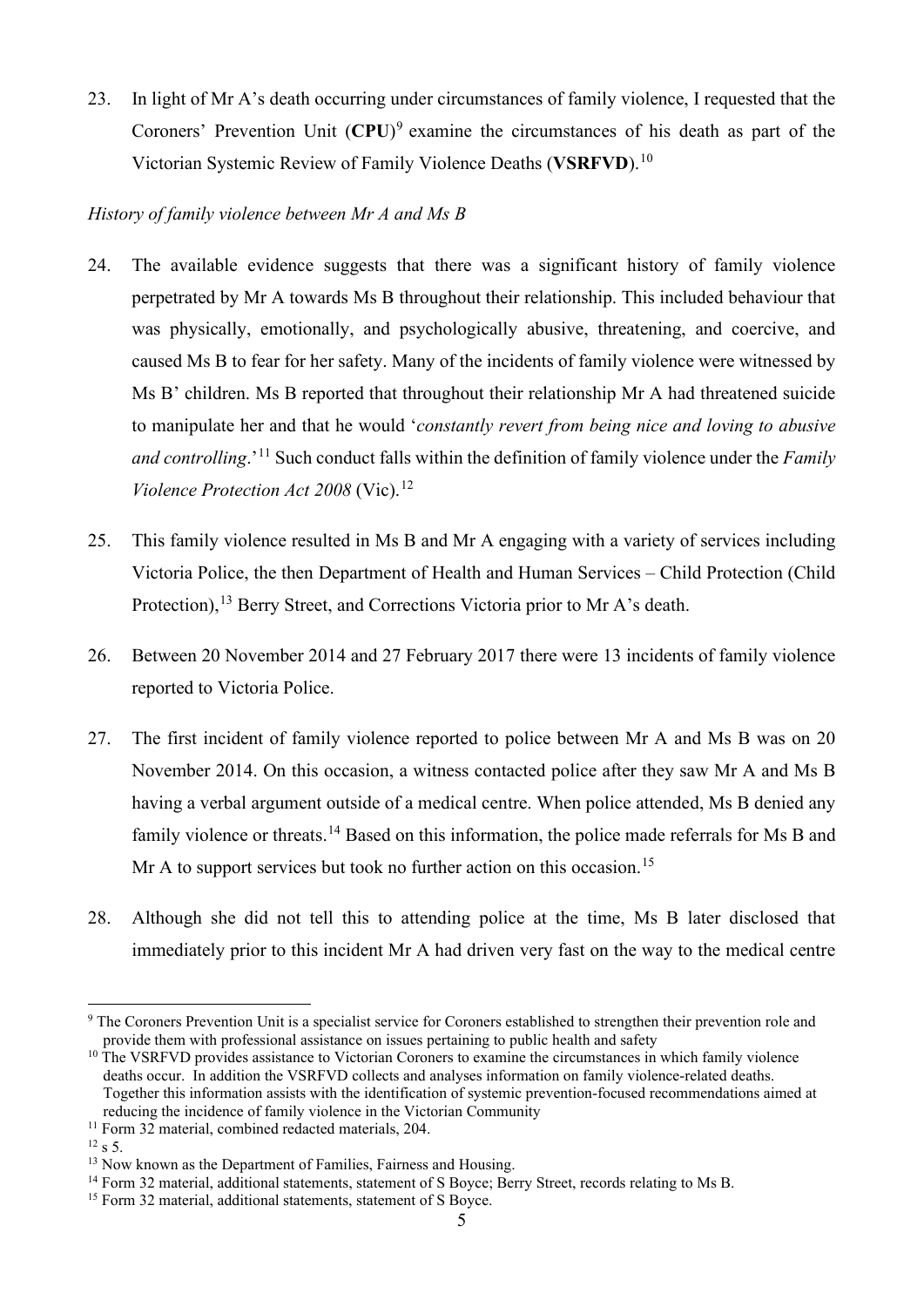and had threatened to kill her. She stated that she minimised the incident as much as she could to the police as she was worried about Child Protection intervention.<sup>16</sup> Child Protection had previously been involved with Ms B' daughter, Child 3, due to family violence between Ms B and Child 3's father.

- 29. Mr A's cousin, Ms C, alleged that during a family trip on or around 23 January 2015, she had witnessed Ms B '*constantly putting [Mr A] down, yelling and screaming at him in the hotel room and in public*.' <sup>17</sup> This was denied by Ms B. Ms C stated that the couple often argued about Mr A disciplining Child  $3.^{18}$
- 30. Ms C also stated that in approximately mid-2015 Mr A had a fractured arm, and Ms B purportedly told her that she had broken Mr A's arm during an argument by hitting him with a coffee cup.<sup>19</sup> This was also denied by Ms B.
- 31. In September 2015 a neighbour called Victoria Police after overhearing yelling and banging from Mr A and Ms B' residence. When police attended, Ms B did not disclose any family violence, stating that there had been a verbal argument and that she did not require police assistance. Mr A was not present or spoken to by police on this occasion. The police returned a few days later to conduct a welfare check on Ms B and she indicated that there had been no further incidents since the previous report and that she was not interested in accessing support services at that time. $20$
- 32. On 30 December 2015 a neighbour contacted police to report another family violence incident at Mr A and Ms B' residence. Notes from this incident indicate that Ms B reported that Mr A had been accusing her of having an affair and had locked himself in the bathroom with Ms B' phone. Ms B then allegedly forced her way into the bathroom and tried to retrieve her phone, sustaining scratches to her forearms. Mr A tried to leave the property with the phone and Ms B reached into his car to retrieve it as he was driving away, leading to a neighbour intervening to pull her away from the moving vehicle.<sup>21</sup>

<sup>&</sup>lt;sup>16</sup> Defence documents, psychiatric report of Professor Quadrio, 26.

<sup>&</sup>lt;sup>17</sup> Coronial brief, statement of Ms C, 99.

<sup>18</sup> Ibid.

<sup>19</sup> Ibid.

<sup>&</sup>lt;sup>20</sup> Form 32 material, additional statements: statement of K Edgar, statement of P Halls, statement of N Milner.

 $^{21}$  Form 32 material, combined redacted material, LEDR Mk2 Summary Report, 492-493; additional statements, statement of J Mansfield; Department of Health and Human Services, child protection records relating to Child 3, 11- 12; No to Violence/Men's Referral Service, records relating to Mr A 1, 6.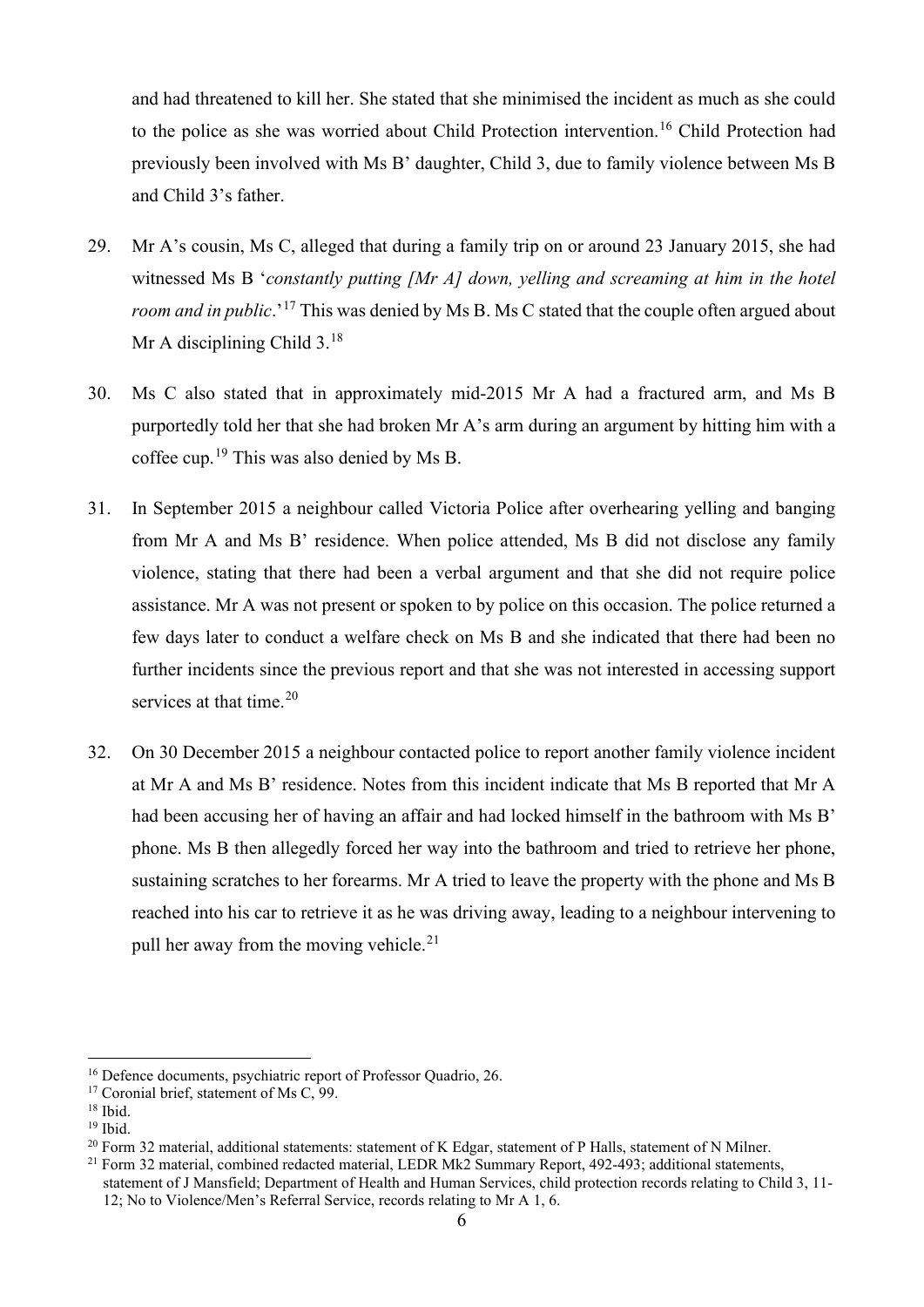- 33. Ms B reported that Mr A had become increasingly jealous and controlling and had isolated her from family and friends. She also reported that he had become increasingly aggressive towards her daughter, Child 3, and had flicked cigarette lighters at her. Police applied for a Family Violence Safety Notice (**FVSN**) to protect Ms B and her children. This FVSN excluded Mr A from the property. Police members submitted referrals to support services for Ms B and Mr A.<sup>22</sup>
- 34. An interim Family Violence Intervention Order (**FVIO**) was issued on 29 February 2016 and served on Mr A by police on 20 March 2016. This order prohibited Mr A from committing family violence against Ms B, Child 3, and Child 1, but allowed him to continue to reside and communicate with them. $^{23}$
- 35. On 26 March 2016, Ms B contacted police to report a further family violence incident. On this occasion, she reported that Mr A had accused her of having an affair, called her names and had repeatedly tried to look at her phone. She reported that he had also sprayed her with household cleaner, verbally abused Child 3, and told Child 3 that Ms B was having sex with other men whilst Child 3 was at school.<sup>24</sup> Police commenced a criminal investigation for contravention of the FVIO and for unlawful assault in relation to this incident.<sup>25</sup>
- 36. On 29 March 2016, Child Protection conducted a home visit at Ms B' residence. On this occasion Ms B confirmed that Mr A had perpetrated family violence against her but denied that any physical abuse had occurred. Child 3 was also interviewed by Child Protection and disclosed that she was afraid of Mr A. 26
- 37. On 10 April 2016, a support worker from Berry Street conducted a home visit to Ms B with Victoria Police. On this occasion Ms B appeared tearful and reported that Mr A had left earlier that day after an argument. She indicated that no physical violence had occurred, but he had been verbally abusive. The police sighted the children, who appeared to be happy, and discussed the supports that were available to Ms B. Ms B advised that she wanted to meet the Berry Street

<sup>&</sup>lt;sup>22</sup> Form 32 material, combined redacted material, LEDR Mk2 Summary Report, 492-493; additional statements, statement of J Mansfield; Department of Health and Human Services, child protection records relating to Child 3, 11- 12; No to Violence/Men's Referral Service, records relating to Mr A, 1, 6.

<sup>&</sup>lt;sup>23</sup> Form 32 material, combined redacted material, police brief of evidence re FVIO contravention, 83-84; additional statements, statement of J Mansfield.

<sup>&</sup>lt;sup>24</sup> Form 32 material, combined redacted material, police brief of evidence re FVIO contravention, 65-86; additional statements, statement of C Baillieu, statement of R Westgarth; Department of Health and Human Services, child protection records relating to Child 3, 83.

<sup>&</sup>lt;sup>25</sup> Form 32 material, additional statements, statement of C Baillieu, 1.

<sup>&</sup>lt;sup>26</sup> Department of Health and Human Services, child protection records relating to Child 3, 83-84.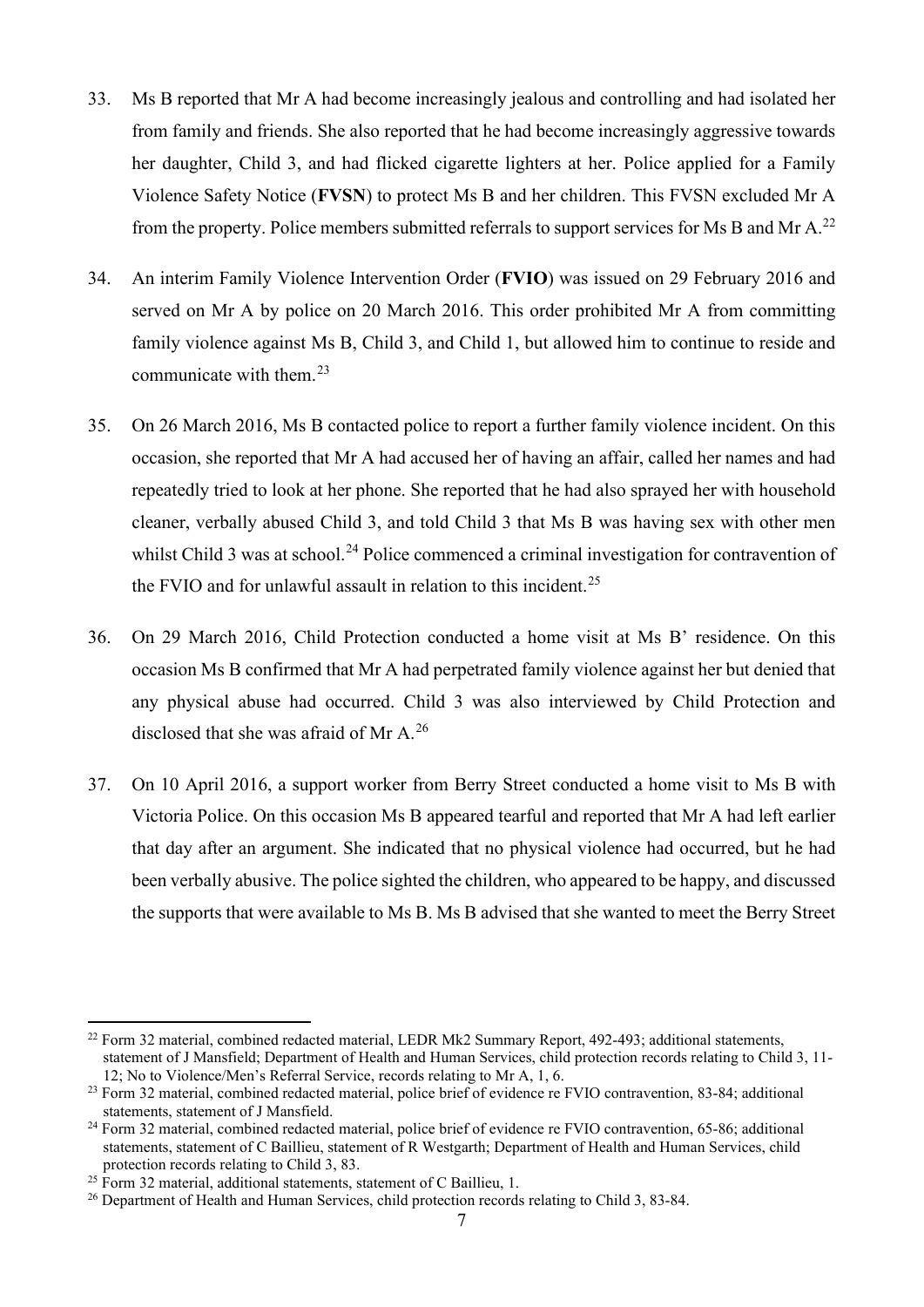worker to discuss her options without the police present and said she would contact Berry Street to arrange a time for this. $27$ 

- 38. On 12 April 2016, Ms B' mother called Victoria Police to report a further family violence incident. On this occasion Ms B reported to police that Mr A had been acting paranoid and had accused her of having an affair, and that they had been engaging in repeated verbal disputes. Ms B declined an offer by police to vary the FVIO to exclude Mr A from the property and to prevent him from contacting her. She indicated that she was not fearful or concerned for her safety but was happy to engage with Berry Street for support. The attending police members completed a family violence report and submitted referrals for support.<sup>28</sup>
- 39. Berry Street subsequently contacted Ms B and arranged an appointment with her on 17 April 2016.<sup>29</sup> Ms B later cancelled this appointment and advised them she would contact them later to reschedule it. $30$
- 40. On 18 April 2016, Mr A was arrested and interviewed in relation to criminal offences arising from the family violence incident on 26 March  $2016$ .<sup>31</sup>
- 41. On 19 April 2016, a final FVIO was issued at Heidelberg Magistrates' Court which prohibited Mr A from having contact or residing with Ms B and her children. Mr A was not present at the hearing.<sup>32</sup>
- 42. On 29 April 2016, Ms B' neighbours called police after hearing a female yelling for help and for someone to call the police. Police attended and spoke to Ms B, who stated that Mr A had attended her home and again accused her of having an affair. A verbal argument had occurred, during which Mr A had hit her repeatedly and grabbed her by her arm, throat, and face. He had also purportedly held her up against a wall with his hands around her neck. This assault had caused visible injuries to Ms B, including red marks on her neck, and bruising to her eye and left arm. At the time of this assault, Ms B was pregnant with Child 2, and both Child 3 and Child 1 were present in the home.<sup>33</sup>

<sup>&</sup>lt;sup>27</sup> Berry Street, records relating to Ms B, 29.

<sup>&</sup>lt;sup>28</sup> Form 32 material, additional statements, statement of J Moloney; Department of Health and Human Services, child protection records relating to Child 3, 84.

 $29$  Berry Street, records relating to Ms B, 25-26.

<sup>30</sup> Ibid 24.

<sup>&</sup>lt;sup>31</sup> Form 32 material, combined redacted material, custody records, 58; Department of Health and Human Services, child protection records relating to Child 3, 12, 84.

<sup>&</sup>lt;sup>32</sup> Form 32 material, combined redacted material, Certified extract of FVIO, 222-224.

<sup>&</sup>lt;sup>33</sup> Form 32 material, combined redacted material, statement of Child 2, 118-120, police brief of evidence re FVIO contravention, 504-527, LEDR Mk2 Summary Report, 608-612; additional statements, statement of J McKenna;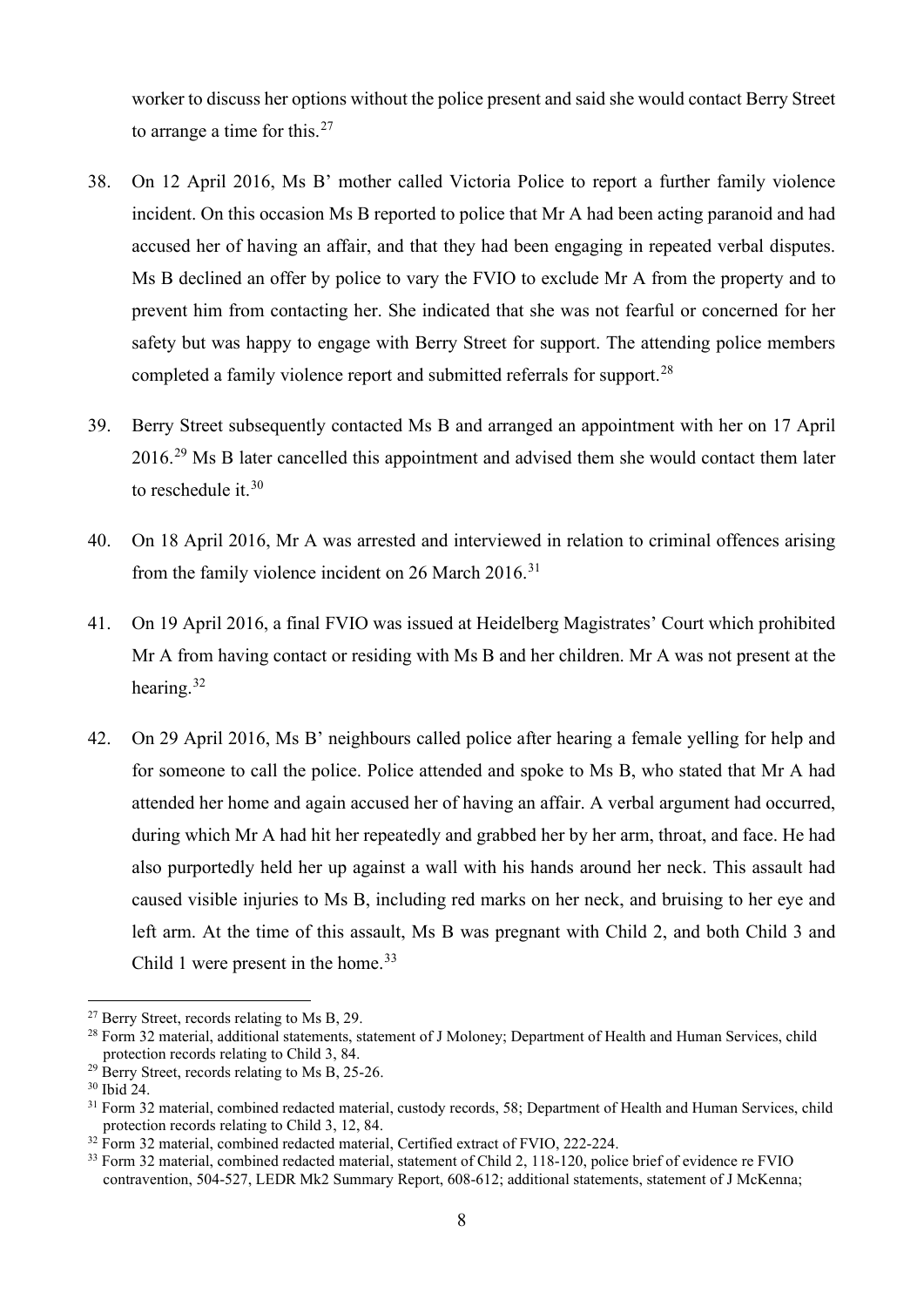- 43. When police attended on this occasion, Mr A had already left the residence. They commenced a criminal investigation for unlawful assault and breach of the FVIO, took photographs of Ms B' injuries, and submitted a whereabouts request for Mr A.<sup>34</sup>
- 44. For several weeks leading up to 3 May 2016, Mr A reportedly drove around Ms B' home on up to ten separate occasions, performing repeated laps of her block, playing loud music, beeping his horn and yelling out Ms B' name.<sup>35</sup> On 3 May 2016, Mr A again drove near Ms B' address, engaging in similar behaviour. He then approached her door and banged on it repeatedly, demanding that she return her engagement ring to him. Ms B left the property with her children to take Child 3 to school, and Mr A followed her in his vehicle. After dropping Child 3 off at school Ms B drove straight to the Mill Park Police Station to report the incident.<sup>36</sup>
- 45. Later the same day Mr A attended Child 3's school, where Ms B was waiting in her car to pick Child 3 up, and began to verbally abuse Ms B. He again demanded that she return the engagement ring he had given her. Two other parents intervened at this incident. One asked Mr A to leave and recorded video footage of his behaviour whilst the other checked on Ms B and contacted the police. Mr A left shortly afterwards.<sup>37</sup>
- 46. On 4 May 2016, Ms B made a formal statement at Mill Park Police station about the above incidents.<sup>38</sup> Workers from both Berry Street and Child Protection also attended the police station on this day to speak with Ms B.<sup>39</sup> Child Protection advised Ms B that she needed to go into refuge or find alternate accommodation until Mr A was successfully arrested by police. Ms B indicated that she did not wish to go into refuge with her children and instead arranged to stay with her parents.<sup>40</sup>
- 47. On 9 May 2016, Mr A was arrested and interviewed at the Mill Park Police Station and charged with intentionally causing injury, recklessly causing injury, contravening a FVIO (indictable), contravening FVIO (summary) and unlawful assault.<sup>41</sup> He was also served with the final FVIO

Department of Health and Human Services, child protection records relating to Child 3, 12, 84; Psychiatric Report of Professor Quadrio, 28.

<sup>&</sup>lt;sup>34</sup> Form 32 material, additional statements, statement of J McKenna, 1.

<sup>35</sup> Form 32 material, combined redacted material, police brief of evidence re FVIO contravention, 95-129; LEDR Mk2 Summary Report, 627-631; LEAP incident report, 650-654.

<sup>36</sup> Form 32 material, combined redacted material, police brief of evidence re FVIO contravention, 95-129; LEDR Mk2 Summary Report, 627-631; LEAP incident report, 650-654.

 $37$  Ibid.

<sup>38</sup> Form 32 material, combined redacted material, police brief of evidence re FVIO contravention, 118-120.

<sup>39</sup> Berry Street, records relating to Ms B, 22.

 $40$  Ibid.

<sup>&</sup>lt;sup>41</sup> Form 32 material, combined redacted material, custody records, 58; additional statements, statement of A Cutajar, statement of J McKenna.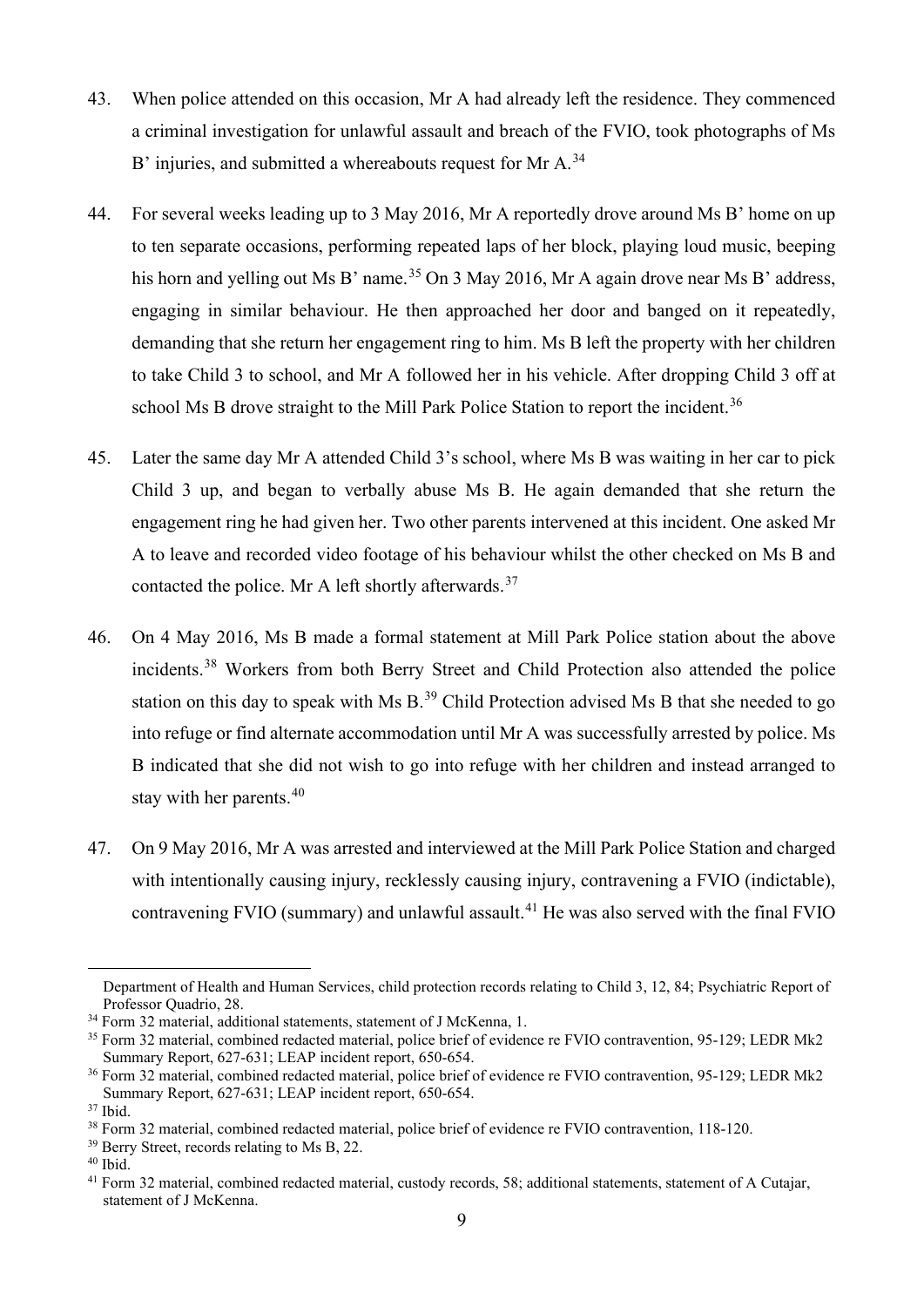that had been issued on 19 April 2016.<sup>42</sup> As a result of these charges Mr A was remanded in custody until 6 June 2016.<sup>43</sup>

- 48. After Mr A was remanded in custody, Ms B returned to her home. Ms B arranged for the locks to be changed, and Berry Street assisted her to obtain financial assistance so that she could move to a new rental property where Mr A would not be able to locate her.<sup>44</sup>
- 49. On 17 May 2016, a case coordination meeting was held between Victoria Police, Berry Street, Child Protection, Child First and the Northern Area Mental Health Services (**NAMHS**). During this meeting, information was shared about Ms B and Mr A, and support for the family was coordinated between these services. During this meeting, NAMHS noted that they had engaged with Mr A in April 2016 in relation to drug induced psychosis and morbid jealousy. NAMHS also noted that Mr A was known to always carry a knife. NAMHS further advised that they had made several attempts to get Mr A to attend their clinic for assessment after the initial referral, but that he was unwilling to participate and ultimately their referral was closed.<sup>45</sup>
- 50. In the week of 23 May 2016 Ms B moved into a new rental property.<sup>46</sup>
- 51. On 6 June 2016, Mr A was released on bail, with an undertaking that he would comply with the FVIO and report to police twice a week.<sup>47</sup>
- 52. After his release Mr A contacted Ms B via phone to advise her that he was no longer in custody. He sent her text messages and called her on numerous occasions in breach of the FVIO and his bail conditions. Ms B agreed to meet with him and allowed him to live with her again between 7 and 13 June 2016, later stating that she had '*missed him while he was on remand*'<sup>48</sup> and that she had been '*hoping that he had made some changes in himself while he was on remand.'*<sup>49</sup>
- 53. At this time, Ms B was pregnant. During their engagement, Child Protection had contacted the Northern Hospital, where Ms B was receiving antenatal care, to advise them that there was a FVIO in place which prohibited Mr A from attending the birth of their child. On 13 June 2016 the Northern Hospital contacted relevant agencies after Mr A attended with Ms B in breach of

<sup>42</sup> Form 32 material, combined redacted material, 225.

<sup>43</sup> Form 32 material, combined redacted material, custody records, 58; additional statements, statement of A Cutajar, statement of J McKenna.

<sup>44</sup> Berry Street, records relating to Ms B, 17-19.

<sup>45</sup> Ibid 18-19.

<sup>46</sup> Ibid 16.

<sup>47</sup> Form 32 material, combined redacted material, custody records, 58, certified extract of application for bail, 244; additional statements, statement of M Hooke.

<sup>48</sup> Form 32 material, combined redacted material, statement of Ms B, 202.

<sup>49</sup> Ibid.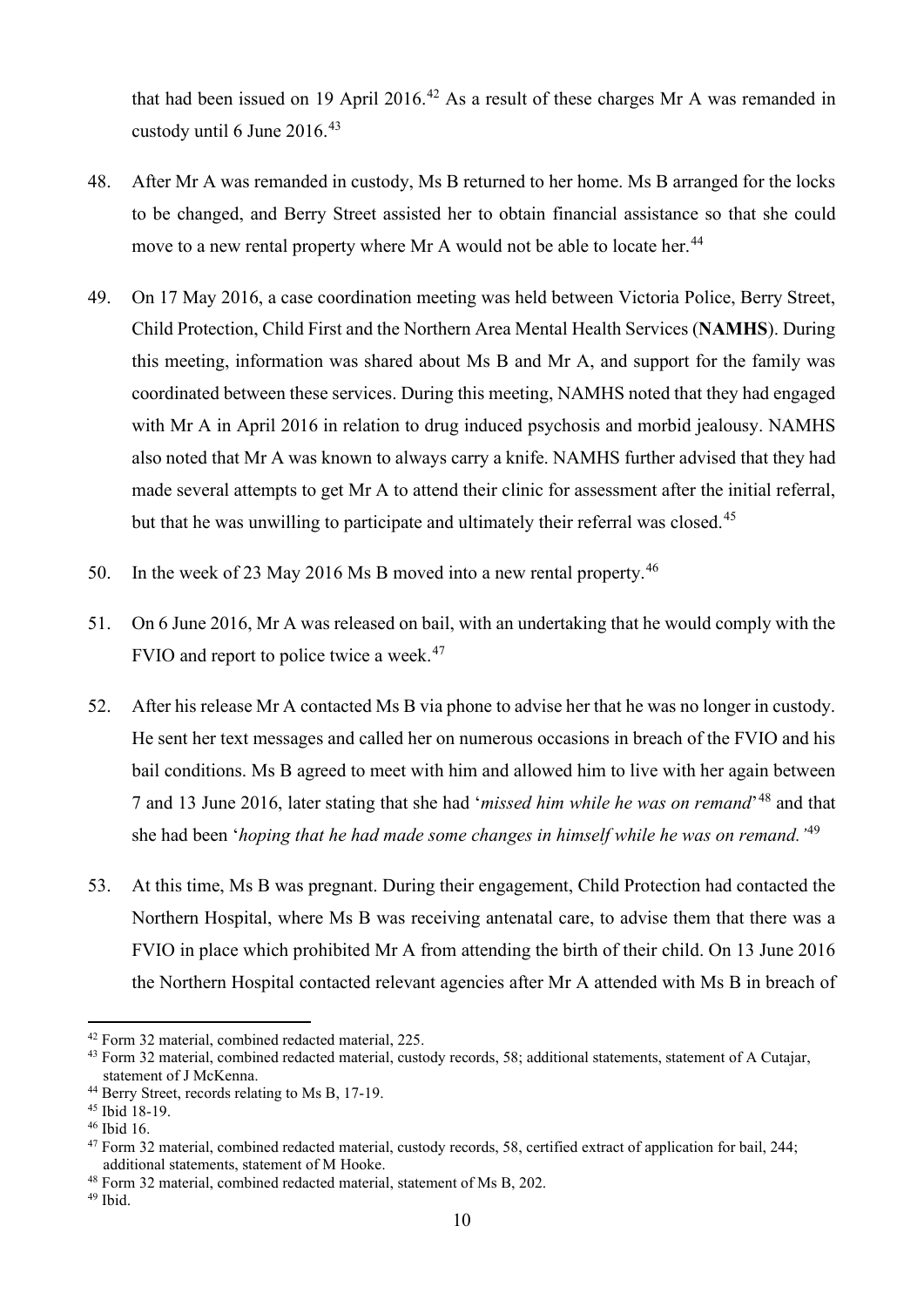the FVIO and his bail conditions.<sup>50</sup> Ms B later stated that when they were leaving the hospital Mr A allegedly insulted Child 3, used inappropriate language in front of the children, and called Ms B a derogatory name.<sup>51</sup> Immediately following this incident, Ms B drove Mr A to the Mill Park Police Station so that he could sign in as per his bail conditions. After they parked the car, Mr A removed Ms B keys from her so that she could not drive away whilst he went inside. When he returned from the station, he returned her keys to her and she drove him to his home.<sup>52</sup>

- 54. After this incident Ms B stated to police that she '*didn't want anything more to do with [Mr*  A].<sup>53</sup> Ms B attempted to distance herself from him, but Mr A continued to harass her, and often drove by her home, beeping his horn and playing loud music. Throughout this period, Mr A reportedly demanded money, appliances, and her engagement ring.<sup>54</sup>
- 55. On 14 June 2016 Child Protection conducted a home visit with Ms B. During this visit Child 3 advised them that Mr A had been coming to the house regularly. When questioned about this, Ms B said she had no social supports, that she was worried about being a single mother to three young children, and that she could not guarantee that she would not call Mr A for support again. Ms B also said that she would be open to recommencing her relationship with Mr A in the future if his behaviour changed.<sup>55</sup>
- 56. Child Protection held concerns that Ms B would bring the children into contact with Mr A, and they would be exposed to further family violence. They were also concerned that Mr A had failed to engage with Child Protection despite their repeated attempts to contact him. As a result, Child Protection issued a protection application by emergency care and the matter was heard at the Broadmeadows' Children's Court the following day, on 15 June 2016. The hearing was adjourned to a later date, and Ms B and Child Protection agreed to an undertaking under which the children would live with Ms B and she would not have contact with Mr A until the next hearing. Mr A was not present at the hearing.<sup>56</sup>
- 57. On 20 June 2016, Mr A and his brother attended Ms B' home. On this occasion, they were reportedly verbally abusive towards her and demanded money. Mr A attended again the

<sup>50</sup> Form 32 material, combined redacted material, police brief of evidence for FVIO contravention, 181-299; LEDR Mk2 Summary, 686; LEAP Incident Summary Report, 681-685.

<sup>&</sup>lt;sup>51</sup> Form 32 material, combined redacted material, statement of Ms B, 203.

<sup>52</sup> Ibid.

<sup>53</sup> Ibid.

<sup>54</sup> Ibid.

<sup>&</sup>lt;sup>55</sup> Department of Health and Human Services, child protection records relating to Child 3, 504-506.

<sup>56</sup> Ibid 498.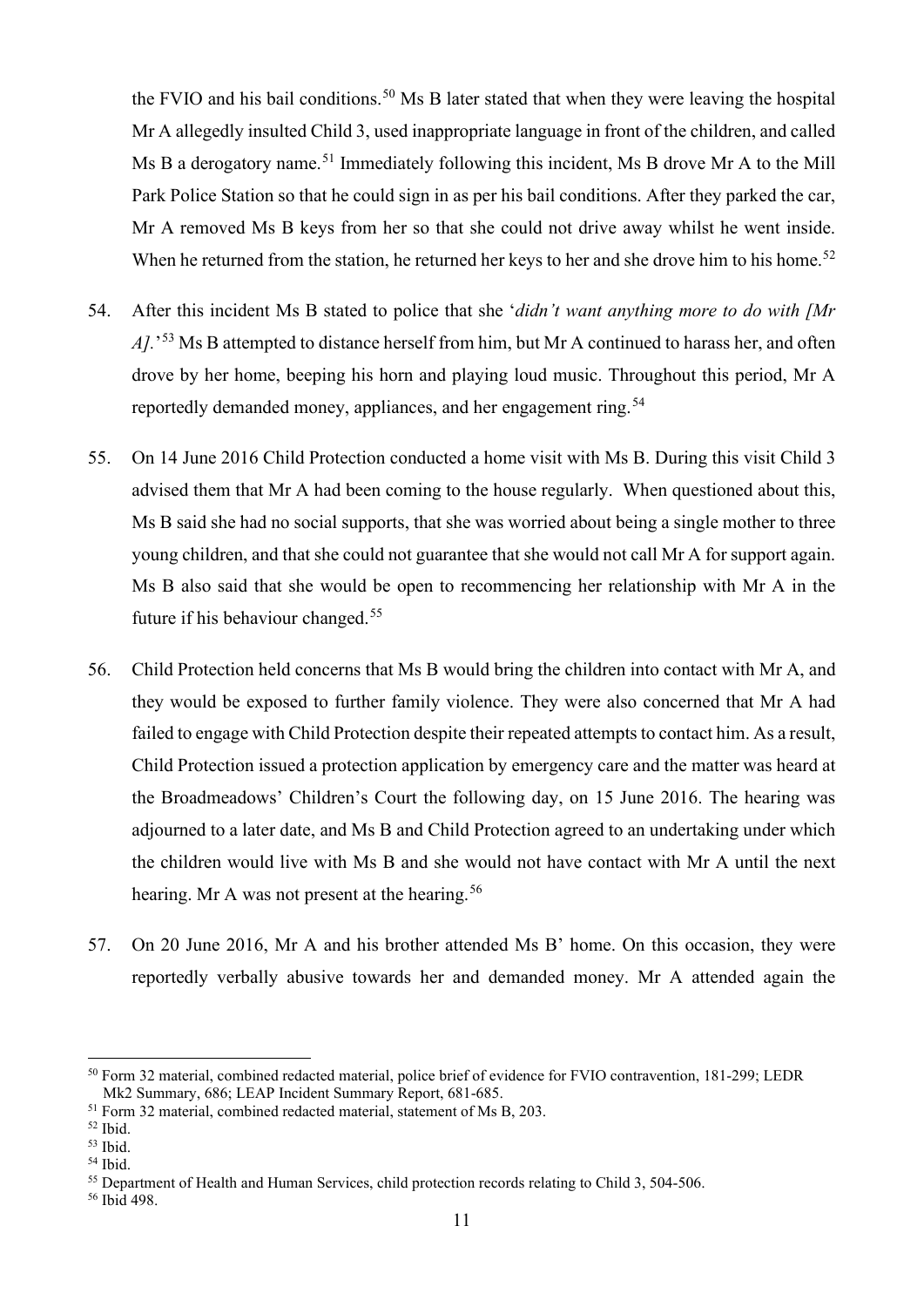following day and was again verbally abusive. Ms B did not let Mr A inside on either occasion and filmed both incidents on her mobile phone from the balcony of her home.<sup>57</sup>

- 58. Ms B later reported that around this time Mr A became '*more and more abusive'*<sup>58</sup> and on one occasion during a phone call '*threatened to bash me and my door down*.'<sup>59</sup>
- 59. Ms B reported that Mr A wanted her to vary the FVIO to allow him to reside with her and attend Child 2's birth. Ms B spoke to Child Protection about this on 13 July 2016 and they advised her against varying the FVIO, indicating that they may consider removing her children from her if she varied the order to allow Mr A to have contact with them.<sup>60</sup>
- 60. On 14 July 2016, Mr A made an application to vary the FVIO. The presiding Magistrate stood the matter down so that the police could make enquiries with Ms B and Child Protection about the application. Child Protection advised the police that they would not support the variation<sup>61</sup> and the application was struck out the following day.<sup>62</sup>
- 61. On the same day Senior Constable Mitchell Hooke of the Whittlesea Family Violence Team was allocated a Family Violence Priority Target Management Plan (**PTMP**) in relation to Mr A.<sup>63</sup> PTMP's are planned responses within Victoria Police for priority 'Persons of Interest' to ensure a targeted and coordinated approach is adopted by police members to prevent and disrupt recidivist and other high risk offending in the community.
- 62. On 22 July 2016, Mr A and his brother were arrested after they allegedly smashed a police car windscreen. Mr A was released on bail in relation to this incident on 23 July 2016. Victoria Police strongly opposed the granting of bail on this occasion, noting the history of family violence, Mr A's stalking of Ms B, his repeated contravention of the FVIO and Ms B' *vulnerability due to her pregnancy*. <sup>64</sup> Mr A's bail conditions required him to provide a \$2,000 surety, comply with the FVIO, report daily to police, and comply with a curfew between 10.00pm and 6.00am.<sup>65</sup>

<sup>57</sup> Form 32 material, combined redacted material, statement of Ms B, 203-204.

<sup>58</sup> Ibid.

<sup>59</sup> Ibid.

 $60$  Department of Health and Human Services, child protection records relating to Child 3, 431.

<sup>61</sup> Ibid 427.

<sup>62</sup> Ibid 425.

<sup>63</sup> Form 32 material, additional statements, statement of M Hooke, 1.

<sup>64</sup> Form 32 material, combined redacted material, Victoria Police Remand Brief, 167-176

<sup>65</sup> Form 32 material, combined redacted material, certified extract of criminal proceeding, 246.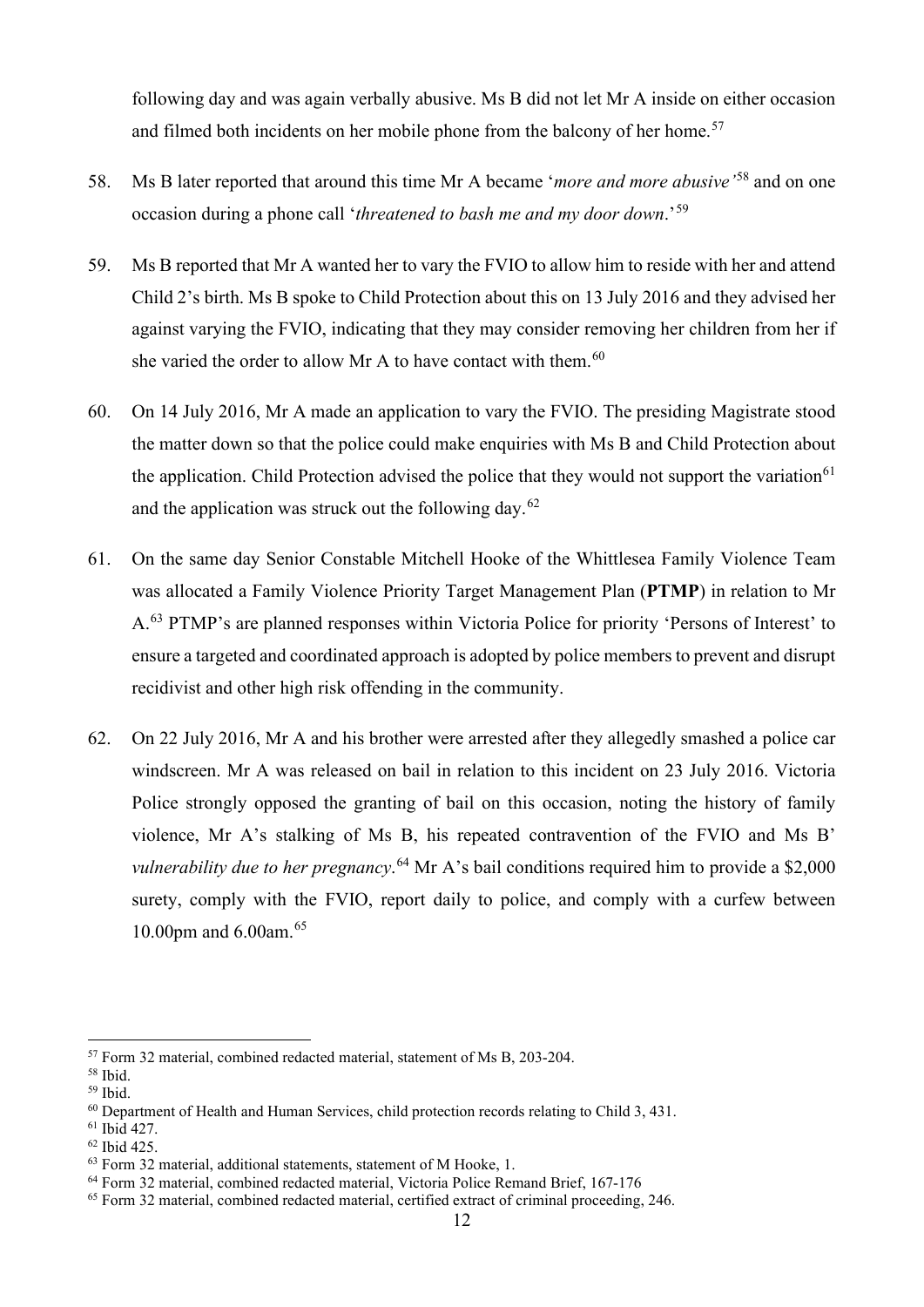- 63. On 24 July 2016, SC Hooke attended Ms B' property with a worker from Berry Street. SC Hooke introduced himself to Ms B and explained that his role was to maintain oversight of any family violence between her and Mr A. SC Hooke requested that Ms B report any nonimmediate breaches of the FVIO directly to him and to contact '000' for emergency incidents.<sup>66</sup> Ms B indicated that she no longer wanted to amend the FVIO to allow her to see Mr A as he had been making no effort with Child Protection. She stated everything was going well and that she had her mother at home with her for support.<sup>67</sup>
- 64. On the same day SC Hooke also met with Mr A at his home and introduced himself and explained his role.<sup>68</sup>
- 65. On 26 July 2016, Ms B contacted SC Hooke and advised him that Mr A had breached the FVIO that morning by driving around her house in his car, beeping the horn and playing loud music for approximately 30 minutes. Ms B also reported that Mr A had been calling and texting her the day before. SC Hooke attended Ms B home to obtain a statement from her that morning, then attended Mr A's residence that afternoon to arrest him for contravening the FVIO. Mr A refused to go with SC Hooke and locked himself in his home for approximately one hour before agreeing to leave the premises to be placed under arrest.<sup>69</sup>
- 66. Mr A was charged with numerous offences, specifically 'Contravene Family Violence Intervention Order on four counts, Persistent Contravention of Intervention Order, Stalk Another Person, Contravene Condition of Bail, and Commit Indictable Offence Whilst on Bail on two counts<sup>'70</sup> and was remanded in custody.
- 67. On 7 August 2016, Ms B gave birth to Child  $2.^{71}$  Mr A was still in remand at this time and was not present at the birth.
- 68. Between 27 July 2016 and 15 September 2016, Ms B engaged with Berry Street, sought counselling support for Child 3, and advised Child Protection that she had no intention of reconciling with Mr A.<sup>72</sup> On 19 September 2016, Child Protection withdrew their protection application after Ms B signed an undertaking that she and the children would have no contact

<sup>66</sup> Form 32 material, additional statements, statement of M Hooke, 1.

<sup>67</sup> Berry Street, records relating to Ms B, 9.

<sup>68</sup> Form 32 material, additional statements, statement of M Hooke, 1.

<sup>69</sup> Form 32 material, Form 32 material, combined redacted material, Victoria Police brief of evidence re FVIO contravention 181-30; Victoria Police LEAP incident summary and LEDR Mk2 Summary 702-707; Form 32 material, additional statements, statement of M Hooke, 3-4.

<sup>70</sup> Form 32 material, additional statements, statement of M Hooke, 15.

 $71$  Department of Health and Human Services, child protection records relating to Child 3, 397.

<sup>&</sup>lt;sup>72</sup> Ibid 366, 379, 383; Berry Street, records relating to Ms B, 5-8.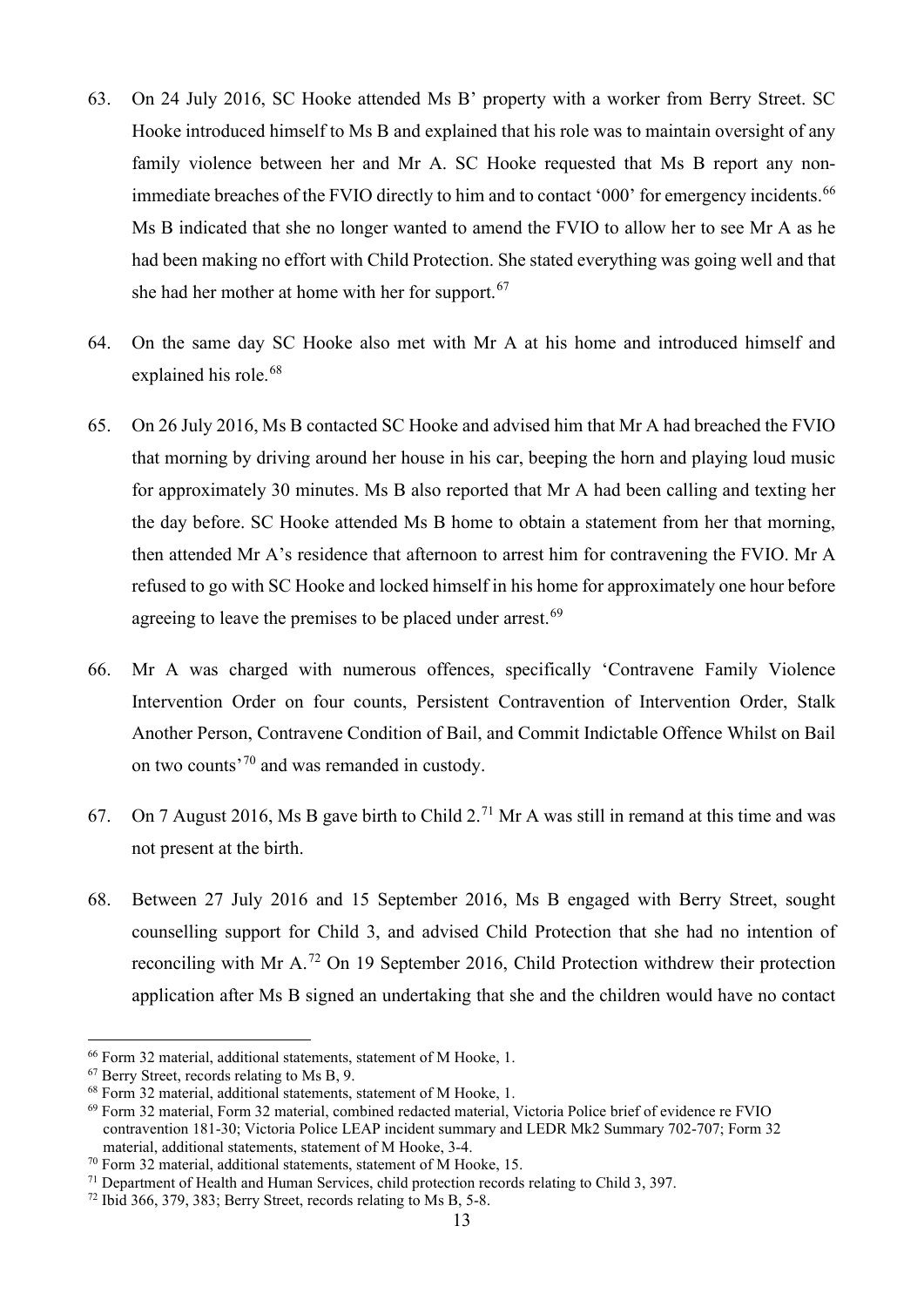with Mr A, and that she would continue to engage with Berry Street and appropriate services. This undertaking was to remain in force until 18 March 2017.<sup>73</sup>

- 69. On 5 October 2016, Child Protection met with Ms B and closed their case.<sup>74</sup> They had no further involvement with Ms B or her children between this time and the fatal incident.
- 70. On 9 December 2016, Mr A was convicted of persistent contravention of a family violence order and committing an indictable offence whilst on bail and sentenced to 12 months imprisonment with a non-parole period of six months.<sup>75</sup>
- 71. On 13 February 2017, First Constable Jessica Moloney was assigned the Family Violence PTMP with respect to Mr A. On 22 February 2017 FC Moloney identified that the FVIO was due to expire on 28 February 2017. FC Moloney contacted Ms B via telephone, who advised FC Moloney that she was not in fear of Mr A and that she wanted him to be able to see his children. Ms B also noted that Mr A's mother was ill with a brain tumour and that she wanted Mr A to be able to take the children to see her. Ms B advised FC Moloney that she would oppose any application to extend the FVIO. Despite this, Victoria Police subsequently applied to extend the FVIO.<sup>76</sup>
- 72. On 23 February 2017, Mr A was convicted of contravening a FVIO, unlawful assault, persistent contravention of a FVIO, committing an indictable offence whilst on bail and intentionally damaging property. He was sentenced to two months imprisonment to be served concurrently with his existing sentence.<sup>77</sup>
- 73. During his term of imprisonment, Mr A did not engage in any programs targeted towards his offending behaviour.<sup>78</sup> He also continued to contravene the FVIO by seeking to have Ms B added to his list of permitted visitors, asking family members about Ms B and her children, and asking family members to pass messages and items on to her.<sup>79</sup> These breaches of the FVIO protecting Ms B and her children were not reported to police.

 $73$  Department of Health and Human Services, child protection records relating to Child 3, 379.

 $74$  Ibid 354.

<sup>75</sup> Form 32 material, combined redacted material, LEAP Criminal Record, 55.

<sup>76</sup> Form 32 material, additional statements, J Moloney, 4.

<sup>&</sup>lt;sup>77</sup> Form 32 material, combined redacted material, LEAP Criminal Record, 55.

<sup>78</sup> Corrections Victoria, records relating to Mr A, '*IMF section 1-3*', 51-52.

 $79$  Fulham Correctional Centre, recordings of phone calls made by Mr A.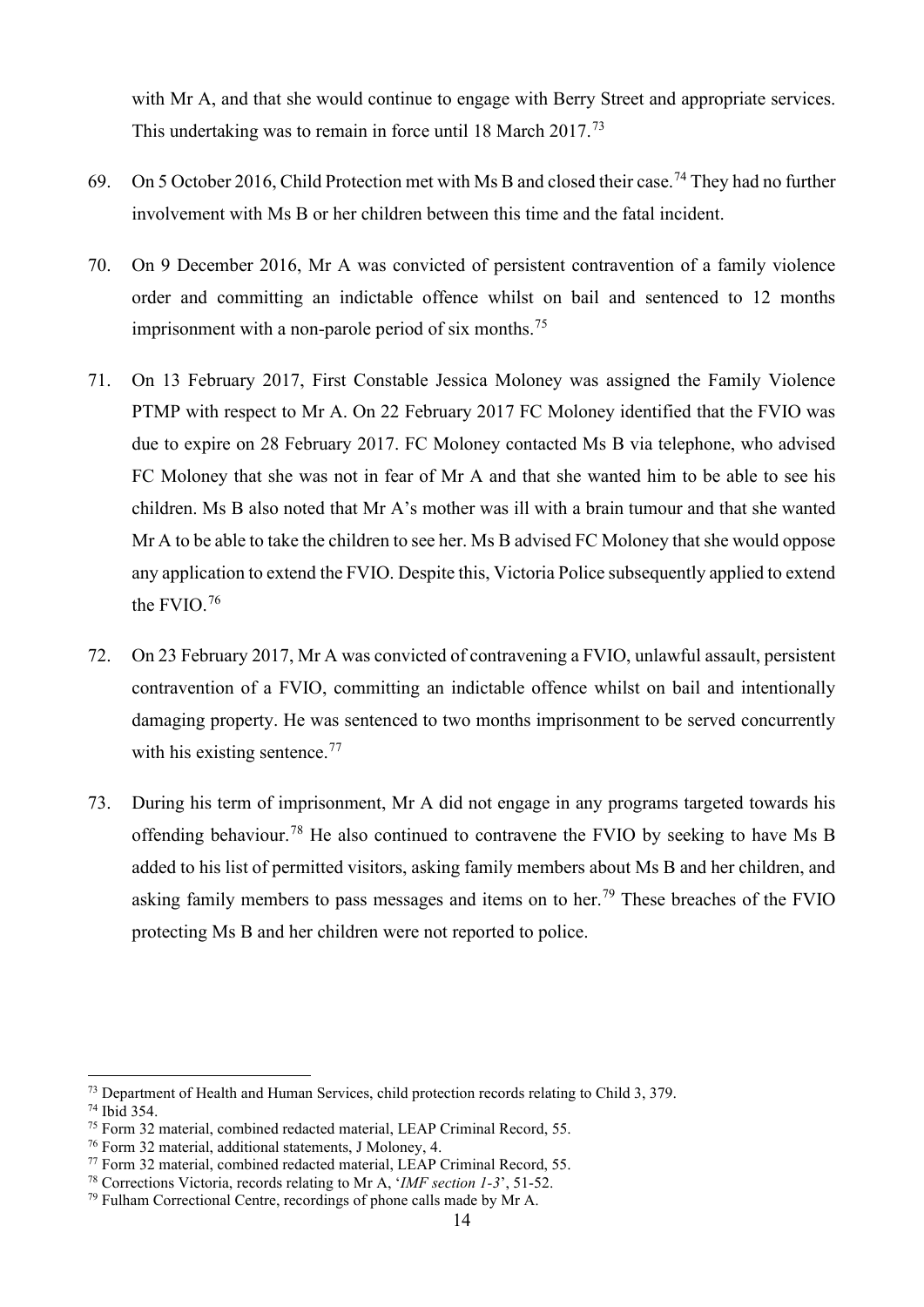- 74. At some point prior to March 2017, Ms B and Mr A recommenced their relationship whilst he continued to serve his term of imprisonment.<sup>80</sup>
- 75. On 27 February 2017, the FVIO protecting Ms B and her children was extended on an interim basis and Child 2 was added to the order as an Affected Family Member  $(AFM).<sup>81</sup>$  The conditions of the interim FVIO prohibited Mr A from contacting or communicating with Ms B or her children. <sup>82</sup> On the same day, Victoria Police spoke with Ms B about the FVIO proceedings, and she indicated that she did not want the FVIO to prohibit Mr A from seeing her or the children.<sup>83</sup>
- 76. The interim FVIO does not appear to have been provided to Fulham Correctional Centre, where Mr A was serving his term of imprisonment, until at least 4 March 2017. As a result, Mr A was able to successfully add Ms B to his permitted visitors list and have telephone contact with her on 2 and 3 March 2017.<sup>84</sup> Mr A was subsequently served with the extended FVIO and Ms B was removed from his approved visitors list.<sup>85</sup>
- 77. On 24 March 2017, Victoria Police applied to vary the FVIO in accordance with Ms B wishes. The presiding Magistrate advised Victoria Police to conduct a risk assessment for both parties prior to the hearing of the matter on 16 May 2017.<sup>86</sup> Victoria Police conducted a risk assessment, indicating their support of the variation, and advised Ms B to attend the next hearing on 16 May  $2017.^{87}$
- 78. On 16 May 2017, the interim FVIO was varied at the Heidelberg Magistrates' Court to allow Mr A to have contact and reside with Ms B. It continued to include conditions prohibiting Mr A from perpetrating family violence against Ms B and her children, damaging their property, and going to their home when affected by drugs or alcohol.<sup>88</sup> This FVIO was made into a final order on 10 July 2017.<sup>89</sup>
- 79. On 27 July 2017, Mr A was released from custody and Ms B drove him to his home.<sup>90</sup>

<sup>83</sup> Ibid.

<sup>80</sup> Defence Documents, Ms B defence response, 2.

<sup>81</sup> Coronial brief, Appendix O, 416-418.

<sup>82</sup> Form 32 material, additional statements, C Waldron, 2.

<sup>84</sup> Fulham Correctional Centre, recordings of phone calls made by Mr A, recordings dated 2 March 2017 and 3 March 2017.

<sup>85</sup> Ibid, 16 March 2017.

<sup>86</sup> Coronial brief, Appendix O, 419-421.

<sup>87</sup> Form 32 material, additional statements, C Waldron, 2.

<sup>88</sup> Coronial brief, Appendix O, 422-424; Form 32 material, additional statements, C Waldron, 2.

<sup>89</sup> Coronial brief, Appendix P, 426-427. Form 32 material, combined redacted materials, 825.

<sup>90</sup> Form 32 material, combined redacted material, custody records, 58; Coronial brief, statement of Ms C, 101.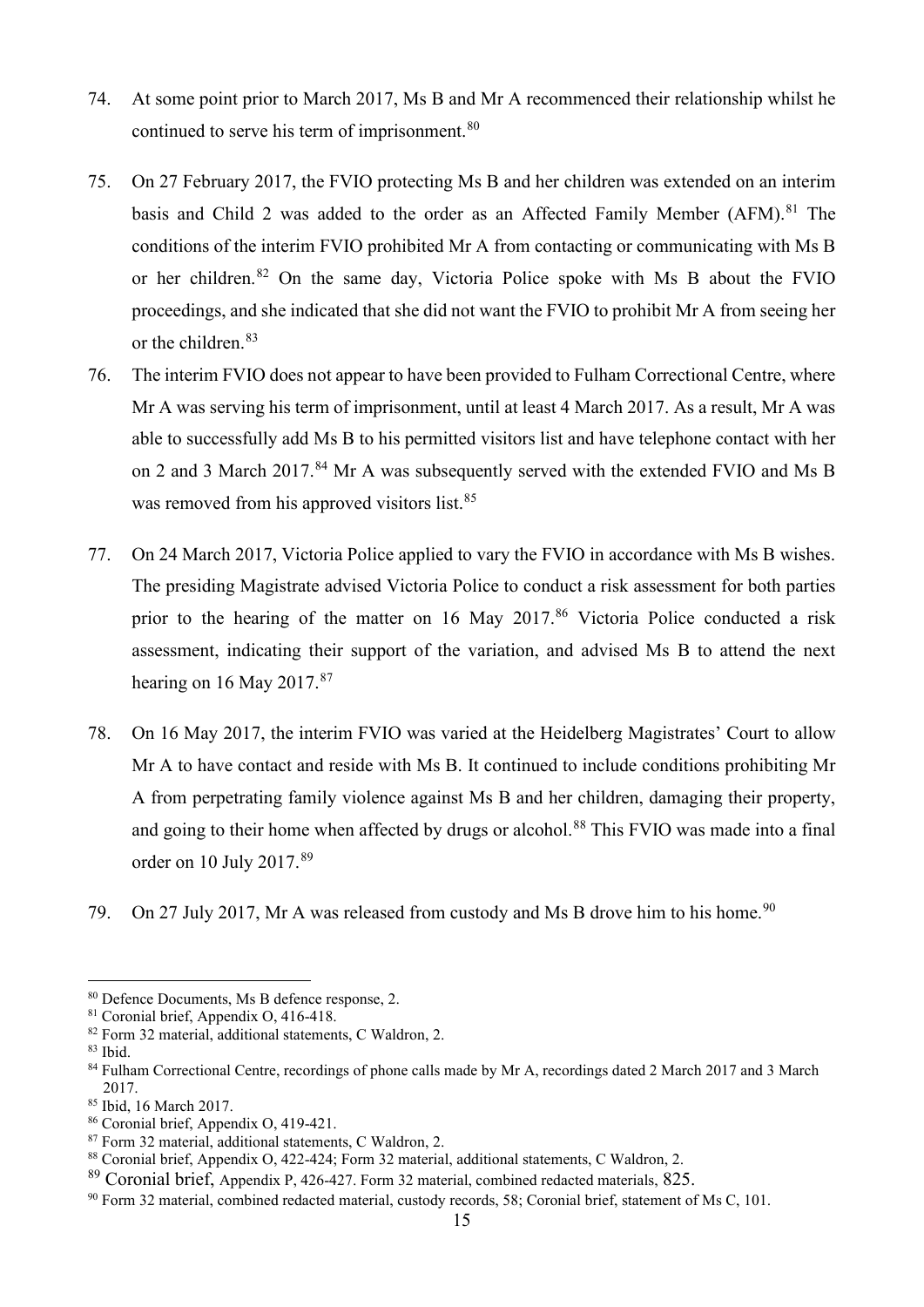- 80. On 7 August 2017, Mr A allegedly perpetrated family violence against Ms B. Ms B later stated that this was the first incident of family violence that had occurred following his release from prison. Ms B alleged that Mr A had become angry after she had told him that it was too late in the evening for the children to have birthday cake. Mr A purportedly began accusing her of having affairs, called her selfish and derogatory names and tried to get Child 2 out of bed when Ms B was trying to put her down. As a result of this conduct, Ms B asked him to leave.<sup>91</sup>
- 81. Mr A provided an account of this incident to his cousin, Ms C, stating that he was upset as Ms B had not woken the children up for a photo with his daughter and her first birthday cake. He alleged that Ms B had been cheating on him. $92$
- 82. On 9 August 2017, Ms B was expressing frustration about Mr A's behaviour to Ms C in private messages sent via Facebook. During this conversation, Ms B wrote '*I feel like I am ready to snap if he disrespects me one more time.'*<sup>93</sup>
- 83. On 11 August 2017, Ms B attended Lakes Boulevard Medical and saw a General Practitioner (**GP**). Notes from this attendance indicate that Ms B was experiencing significant anxiety, that her ex-partner had come home from prison and was '*mentally causing her distress,*' <sup>94</sup> and that her '*ex partners mother died and has caused lots of domestic issues.*' <sup>95</sup> The GP noted that there was '*no physical violence'*<sup>96</sup> and Ms B felt safe, although she reported '*feeling panicky*.'<sup>97</sup> The GP prescribed Valium for Ms B and they agreed that she would return the following week for a mental health care plan.<sup>98</sup> However, Ms B does not appear to have attended the clinic again prior to the fatal incident.<sup>99</sup>
- 84. On 27 September 2017, Ms C noticed a cut on Mr A's hand. When she questioned him about it, Mr A indicated that the injury had occurred when Ms B had stabbed him with scissors during an argument about Child 3 having broken his phone charger.<sup>100</sup> Ms B later stated to a forensic psychiatrist that on this occasion, Mr A had been abusive towards Child 3 and Ms B had grabbed a pair of children's scissors and hit him with them. Mr A had then thrown Ms B into a clothes

<sup>&</sup>lt;sup>91</sup> Coronial brief, statement of Ms C 103; Defence documents, psychiatric report of Professor Quadrio, 34.

 $92$  Coronial brief, statement of Ms C, 103.<br> $93$  Coronial brief, Appendix M, 397.

<sup>&</sup>lt;sup>94</sup> Lakes Boulevard Medical, medical records of Ms B, 12.

<sup>&</sup>lt;sup>95</sup> Ibid.

<sup>96</sup> Ibid.

<sup>97</sup> Ibid.

<sup>98</sup> Ibid.

<sup>&</sup>lt;sup>99</sup> Ms B's Medicare claims history indicates two additional medical claims made on 31 August 2017 but these appear to relate to the collection of specimens rather than surgery consultations. 100 Coronial brief, statement of Ms C, 105.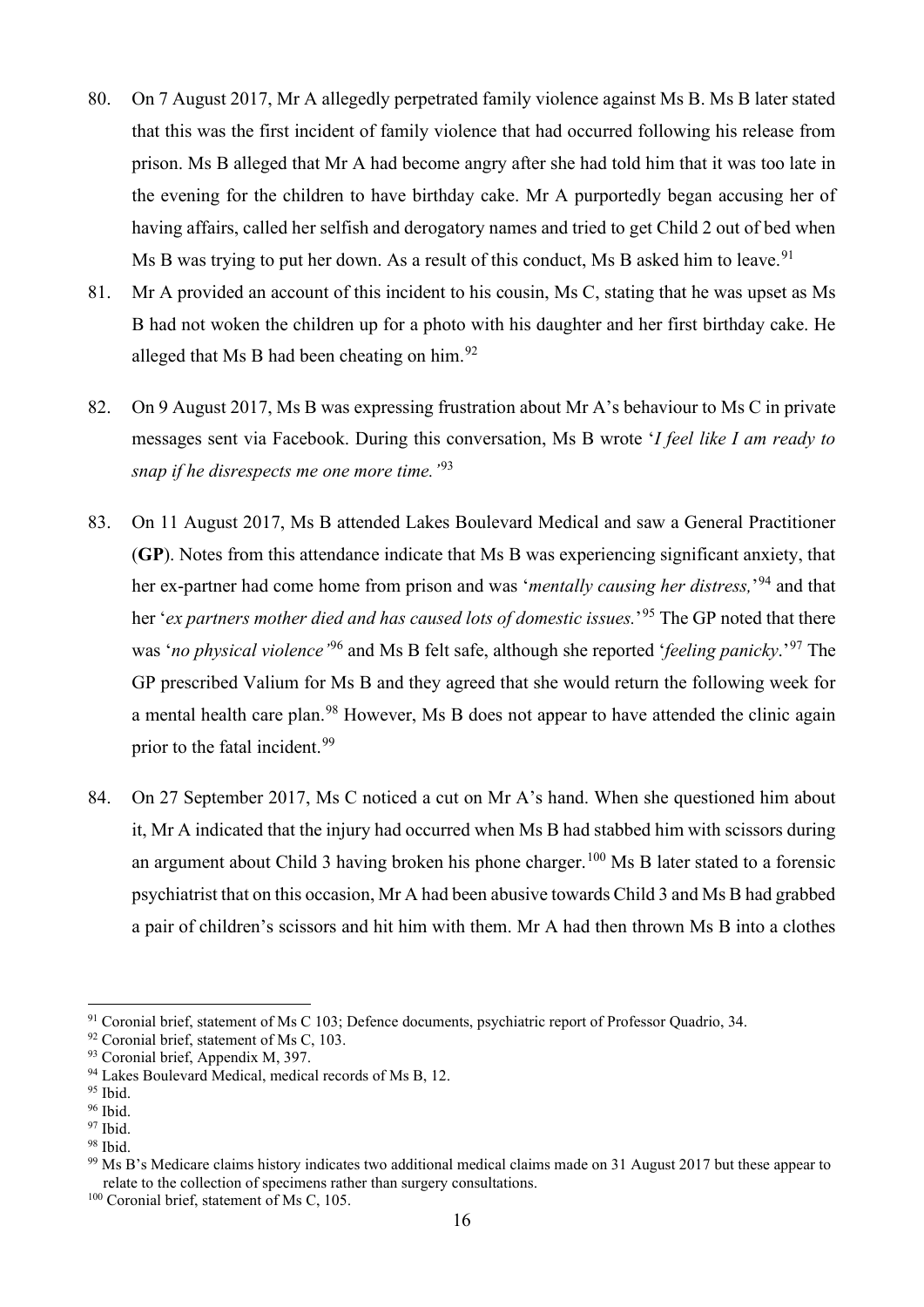horse in retaliation. Ms B stated she had slept with the children that night due to her fear Mr A would harm them.<sup>101</sup>

85. On 28 September 2017, the day prior to the fatal incident, neighbours of Ms B witnessed an incident where Mr A appeared to be locked out of Ms B' home and was yelling, swearing and banging on the door demanding to be let back in. He was overheard saying words to the effect of '*you fucking bitch you stabbed me'*<sup>102</sup> and '*I know you've got someone in there'*<sup>103</sup> and '*open*  the fucking door.'<sup>104</sup>

#### **COMMENTS**

Pursuant to section 67(3) of the Act, I make the following comments connected with the death.

*Victoria Police proximate contact with Mr A and Ms B*

- 86. I note that police members applied for a FVIO to protect Ms B and her children which was made final on 19 April 2016 and originally was due to expire on 27 February 2017. Police members applied on 27 February 2017 for a variation and extension of the existing FVIO and a risk assessment was performed by police. The available evidence suggests that the risk assessment performed did not cover all the relevant risk factors known to police members.
- 87. The Victoria Police *Code of Practice for the Investigation of Family Violence* (**Code of Practice**) in place at the time, and currently, provides that a decision to extend or vary a FVIO should be made based on *'an assessment of the present and future risks. Where children are involved police must ensure they are still protected and appropriate services are in place*.'<sup>105</sup>
- 88. Victoria Police noted that police officers are not required to conduct the risk assessment embedded within the former VP Form L17/ current FVR (L17) when applying to vary or extend a FVIO independent of a family violence incident.<sup>106</sup> However, police officers are required to actively consider and assess present and future risk when engaging with any party involved in family violence, including when taking action to apply to extend or vary a FVIO.<sup>107</sup> The Code of Practice at the time more specifically indicates that:

<sup>&</sup>lt;sup>101</sup> Defence documents, psychiatric report of C Quadrio, 35.

<sup>102</sup> Coronial brief, statement of M Mitoski, 240.

<sup>&</sup>lt;sup>103</sup> Coronial brief, statement of C Duff, 226.

<sup>104</sup> Ibid.

<sup>105</sup> Ibid 41.

<sup>&</sup>lt;sup>106</sup> Victoria Police response provided to the Court dated 5 November 2021, 7

<sup>107</sup> Ibid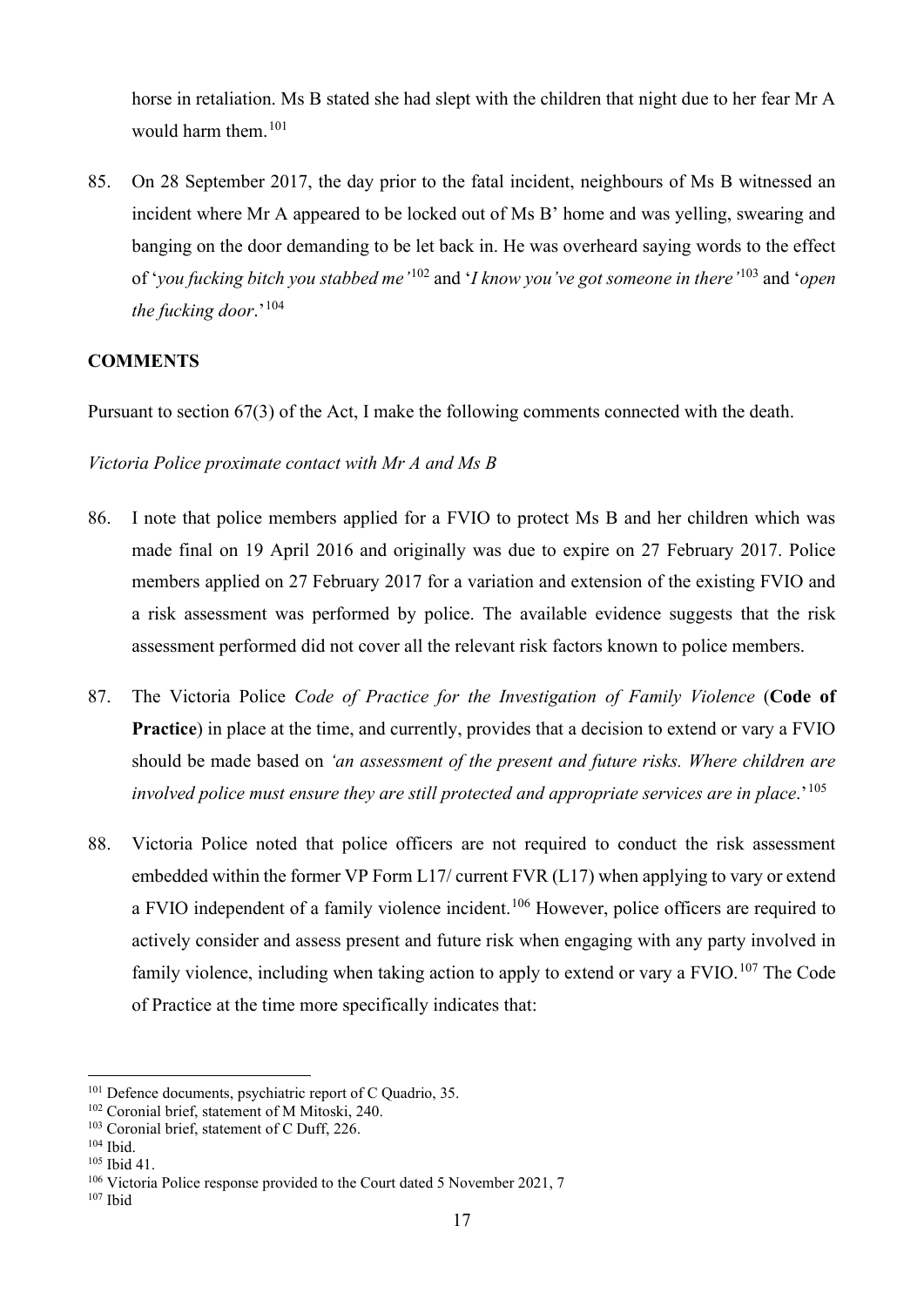*'Any agreement to extend, vary or revoke the FVIO must be appropriate in the circumstances, based on an assessment of the present and future risks. Where children are involved police must ensure that they are still protected, and appropriate services are in place'.<sup>108</sup>*

- 89. At the time of the extension and variation of the FVIO police were aware of a significant history of family violence perpetrated by Mr A towards Ms B and there were numerous family violence risk factors suggesting a risk of future or ongoing family violence, including; Ms B' isolation, Mr A's previous threat to kill her, his attempt to choke her, his stalking of her, his persistent breaches of the FVIO, and his obsessive and jealous behaviour.<sup>109</sup>
- 90. The risk assessment initially conducted by police on 27 February 2017 in relation to the extension and variation of the FVIO was in the form of a VP Form L17.<sup>110</sup> This assessment does not appear to have been completed accurately or completely. There was nothing recorded against the questions relating to previous family violence, the most serious family violence incident ever was noted to be the '*current event'*<sup>111</sup> the total period of violence was left blank as was the estimated number of previous incidents and the risk of future violence was noted as '*unlikely*.'<sup>112</sup> The narrative for the incident also made no mention of the history of family violence or the fact that Mr A was on remand in relation to family violence offences and contravention of the FVIO.<sup>113</sup> The affidavit in support of the extension and variation, however, did note that police held concerns that Mr A would continue to offend after his release from custody and continued to hold concerns for the safety of Ms B and her children.<sup>114</sup>
- 91. The updated risk assessment completed by a police member on 23 March 2017 (a general non L17 assessment) also appears to have been deficient in many respects. This assessment did not reference any of the applicable family violence risk and vulnerability factors that were present at the time of the assessment and does not appear to have been completed in consideration of the full history of family violence.<sup>115</sup> Instead of considering these risk factors to assess the likelihood of ongoing family violence, as appropriate, under '*likelihood of ongoing family violence'* the risk assessment noted only that Ms B believed Mr A '*may have changed in prison*

<sup>&</sup>lt;sup>108</sup> Victoria Police *Code of Practice for the Investigation of Family Violence* 3<sup>rd</sup> Edition (2017), section 5.13.3.2

<sup>109</sup> Department of Human Services, *Family Violence Risk Assessment and Risk Management Framework and Practice guides 1-3* (April 2012) V2, 27-28.

<sup>110</sup> Form 32 material, Notes and running sheets, *C Waldron Notes 2*, 11-16.

<sup>111</sup> Ibid 14.

<sup>112</sup> Ibid.

<sup>113</sup> Ibid 11. <sup>114</sup> Ibid 18.

<sup>115</sup> Department of Human Services, *Family Violence Risk Assessment and Risk Management Framework and Practice guides 1-3* (April 2012) V2, 27-28.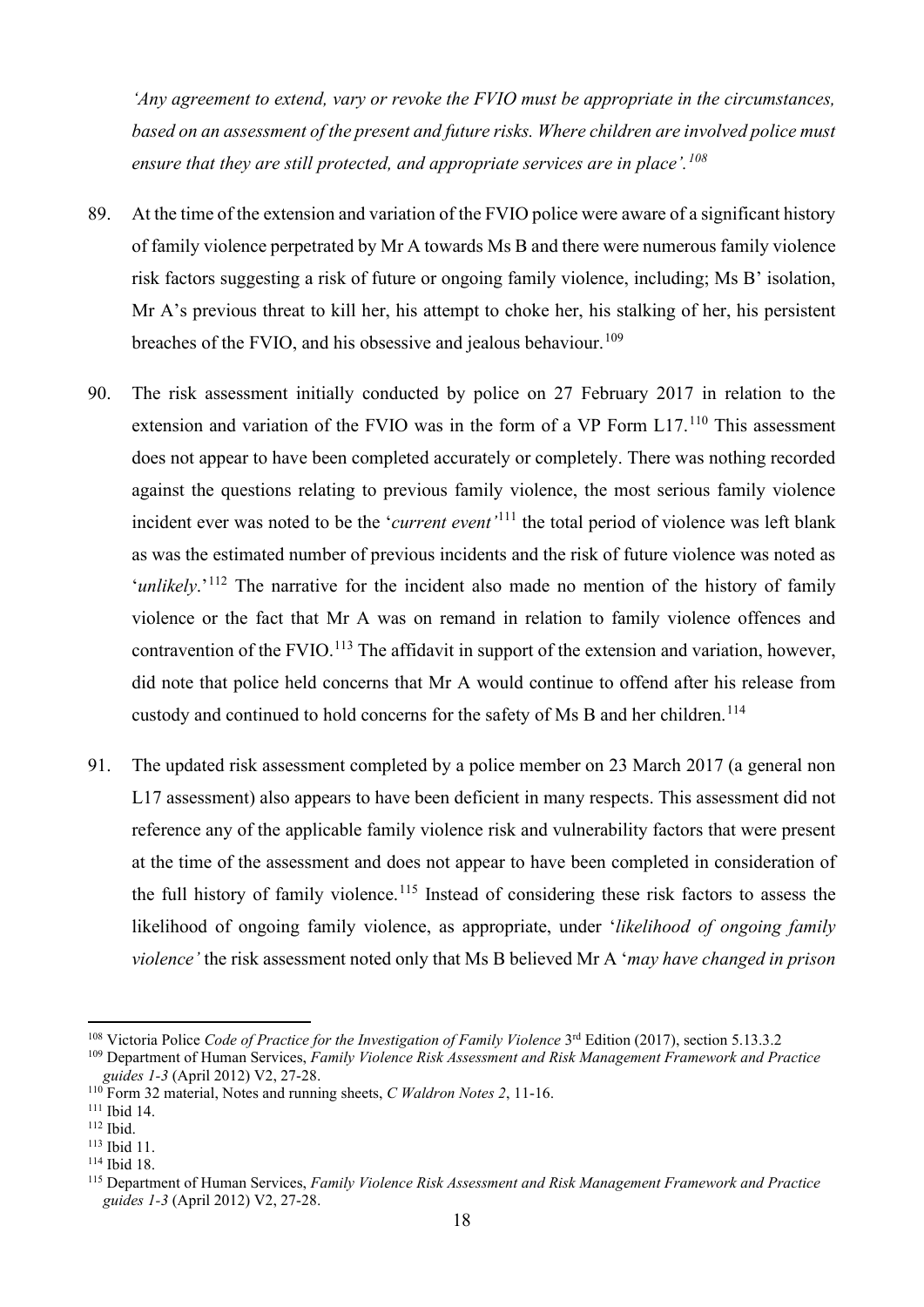*and is supportive of giving him another chance.'*<sup>116</sup> The risk assessment also made no mention of the children, or whether they were sufficiently protected and had appropriate services in place to protect them.

92. In July 2016, when a previous application had been lodged by Mr A to vary his FVIO, the presiding Magistrate directed police to seek an opinion from Child Protection who did not support the variation and it was ultimately refused. When Police applied to vary the FVIO in March 2017 in accordance with Ms B desire to be able to contact Mr A, the presiding Magistrate did not request Police contact Child Protection for an opinion but to simply conduct a risk assessment. Child Protection note that had they been contacted for an opinion in March 2017, they would have conducted an investigation due to the historic pattern of recidivism of Mr A.

#### *Corrections Victoria proximate contact with Mr A*

- 93. Mr A was incarcerated from 22 July 2016 to 27 July 2017 in relation to his perpetration of family violence against Ms B. Mr A served most of his sentence at Barwon Prison, from 27 September 2016 to 5 January 2017, and Fulham Correctional Centre (**FCC**), from 26 January 2017 to 27 July 2017.
- 94. Corrections staff were aware that there was an existing FVIO in place prohibiting Mr A from contacting or communicating with Ms B, Child 3 and Child 1 and a copy of the FVIO was contained in Mr A's corrections file. This FVIO prohibited Mr A from keeping Ms B, Child 3 or Child 1 under surveillance, contacting or communicating with them by any means or causing another person to do anything that he was prohibited from doing under the order.
- 95. Phone records from FCC indicate that between 3 February 2017 and 28 February 2017 Mr A made numerous phone calls to his mother and brother. During these phone calls he asked whether they had seen Ms B or her children, what Ms B had been doing and what had been said in their conversations with her. Mr A also asked his mother to pass messages on to Ms B, such as wishing her and her children a happy valentine's day from him. All of this behaviour appears to have been in contravention of the FVIO in place at the time protecting Ms B and her children.
- 96. The FVIO protecting Ms B and her children was due to expire at midnight on 28 February 2017, however an interim order was made on 27 February 2017 which extended the order on an

<sup>116</sup> Form 32 material, additional statements, 4.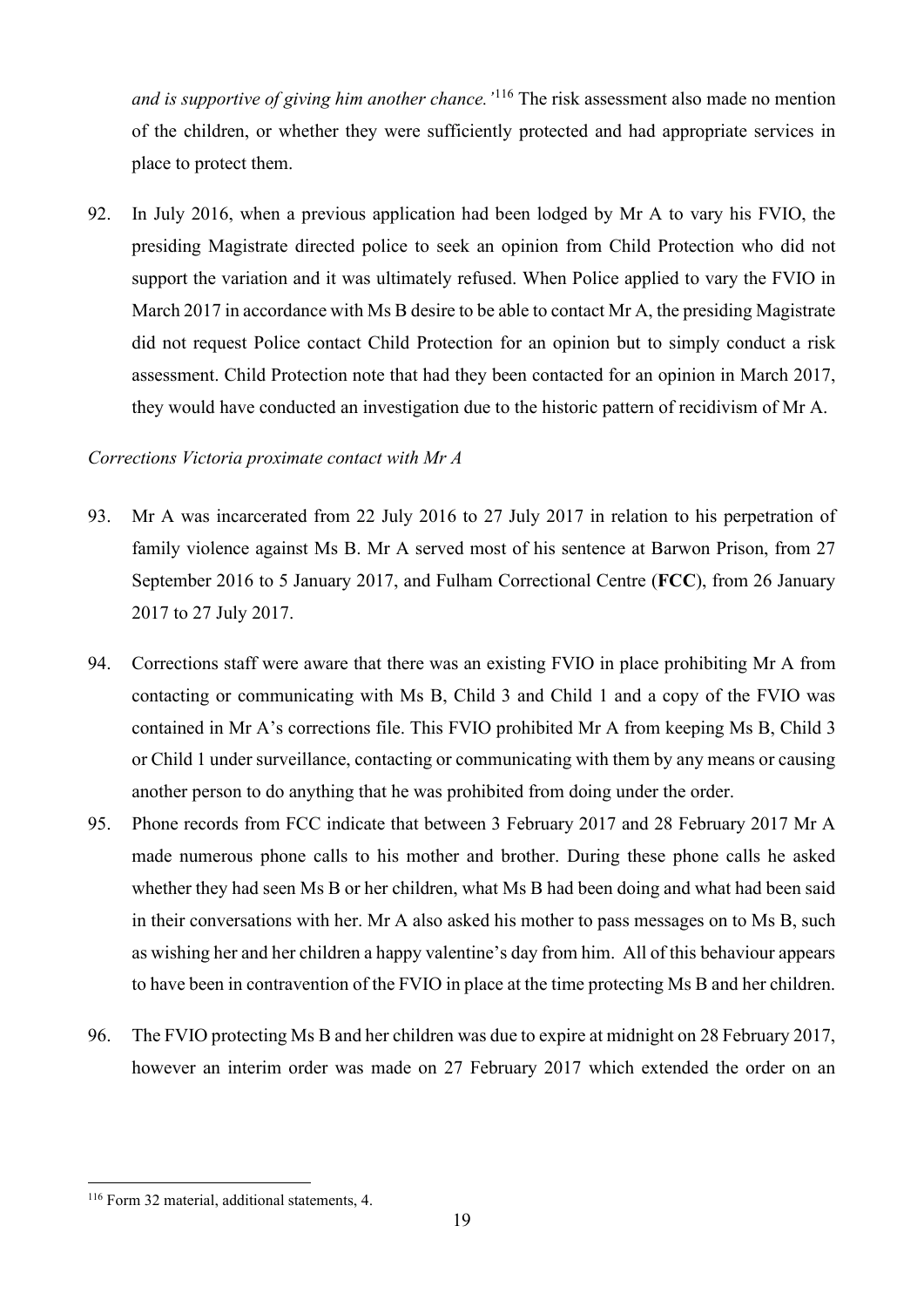interim basis and added Child 2 to the order as an Affected Family Member. The conditions of the interim FVIO were the same as the previous FVIO.

- 97. The available evidence suggests that there was some delay in the interim order being served upon Mr A and brought to the attention of FCC. As a result of this delay, Mr A was able to have Ms B listed as an approved contact after 28 February 2017. On 2 and 3 March 2017, Mr A spoke with Ms B via telephone and arranged for her to come and visit him.
- 98. Mr A appears to have been served with the new FVIO after these conversations occurred, as on 16 March 2017, he advised his mother that he had been served with a FVIO and that Ms B had been removed from his approved contact list.
- 99. Between 16 March 2017 and 16 May 2017, Mr A repeatedly asked his mother and brother about Ms B, whether they had seen her and what the contents of their conversations with her had been. He also asked them to pass on messages to her and to purchase Easter eggs for her and the children and pass them on to her from him. This behaviour again appears to have been in contravention of the interim FVIO in place at the time.
- 100. On 16 May 2017, the interim FVIO was altered to permit Mr A to have contact with Ms B and her children.
- 101. Although there were policies with respect to Prisoner Communications and the Prisoner Telephone System at the time, the only guidance within these documents as to family violence related to prisoners being clearly abusive or threatening to the recipient of the phone call. This guidance would not have been applicable in relation to the above incidents.
- 102. Corrections Victoria confirm that whilst regulations and guidelines exist currently to make it a prison offence to '*commission a third party to commit an act of family violence on the prisoner's behalf'*, there is no requirement to monitor calls made by prisoners for this specific prohibited behaviour.<sup>117</sup> Corrections Victoria confirm that in March 2021, new amendments were introduced to refer matters to Victoria Police if the prisoner breached an FVIO however it does not appear that at the time or currently that Corrections Victoria will monitor approved persons calls for content that may breach an FVIO beyond direct threats of violence, i.e. screening calls to a family member to pass on messages to protected person or make enquiries about a protected person that the prisoner is not allowed to communicate with.<sup>118</sup>

<sup>117</sup> Corrections Victoria response provided to the Court dated 23 September 2021, 2-3

<sup>118</sup> Corrections Victoria response provided to the Court dated 27 August 2021, 2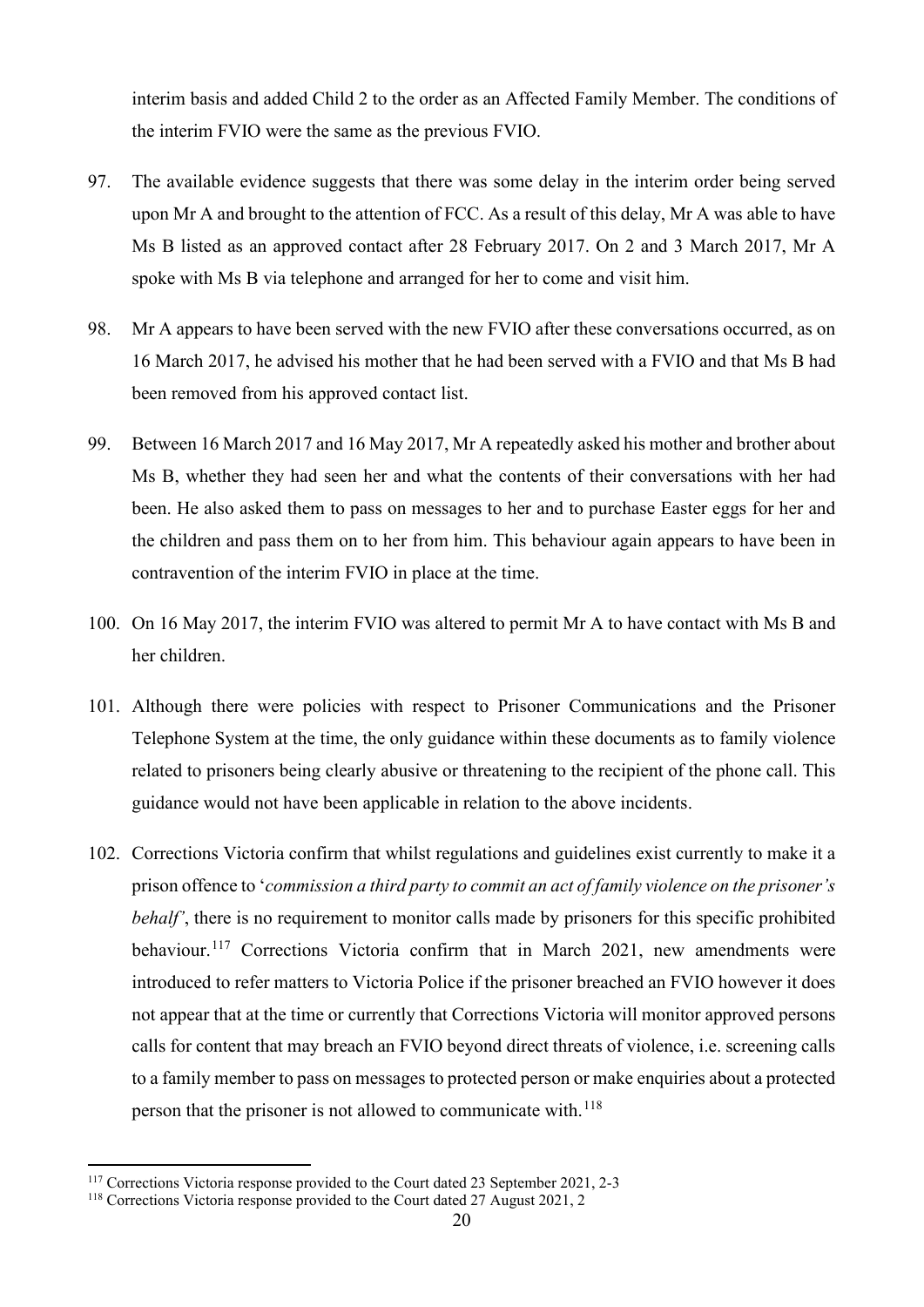103. Victoria Police confirm that there are no specific timeframes within which police members are to serve FVIOs on respondents who are incarcerated.<sup>119</sup> This appears to be a gap in best practice as unlike difficulties of locating a respondent in the community, incarcerated respondents can be found easily. It seems reasonable to expect that such respondents should be served within 48 hours to prevent lapse in protection of affected family members under an active FVIO.

#### *GP treatment for Ms B*

- 104. Ms B made disclosures of family violence to a GP at Lakes Boulevard Medical on 11 August 2017. Records from this service indicate that Ms B had not made any disclosures of family violence to her treating practitioners at the clinic prior to this occasion.
- 105. I note that when responding to disclosures of family violence, GPs can seek guidance by reviewing the Royal Australian College of General Practitioners (**RACGP**) manual *Abuse and Violence: Working With our Patients in General Practice (also known as the White Book).*<sup>120</sup> The White Book provides clinicians with guidance on how to work with patients experiencing family violence and provides that GPs '*have a role in prevention, early identification, responding to disclosures of intimate partner abuse, and follow-up and support of patients and their children experiencing the health effects of violence and abuse*.<sup>'121</sup> This guidance directs clinicians to encourage accountability, prioritize the safety of the woman and children and to identify the most appropriate program or support service for the patient.
- 106. It appears that the GP appropriately queried Ms B about her experience of abuse, as he made notes about the type of violence, whether physical abuse had occurred and Ms B' perception of her own safety. These notes cover many of the suggested questions from the White Book<sup>122</sup> however, it is unclear whether the GP offered Ms B referral information in relation to family violence, as suggested by the *White Book*. <sup>123</sup> The GP provided a response to the court confirming that he did not provide any referrals to Ms B to family violence support services on the basis that there was no physical violence and she reported that she felt safe.<sup>124</sup> This assessment fails to consider the fact that she reported significant stress and anxiety about her relationship with her ex-partner and his recent release from prison. The *White Book* notes that

<sup>122</sup> Ibid 23. <sup>123</sup> Ibid 18.

<sup>&</sup>lt;sup>119</sup> Victoria Police response provided to the Court dated 10 September 2021, 4<br><sup>120</sup> RACGP, *Abuse and Violence Working With our Patients in General Practice* (2014), 5<sup>th</sup> Edition.

<sup>&</sup>lt;sup>121</sup> Ibid, 11.

<sup>&</sup>lt;sup>124</sup> Response provided to the Court by Lakes Boulevard Medical Clinic GP dated 21 August 2021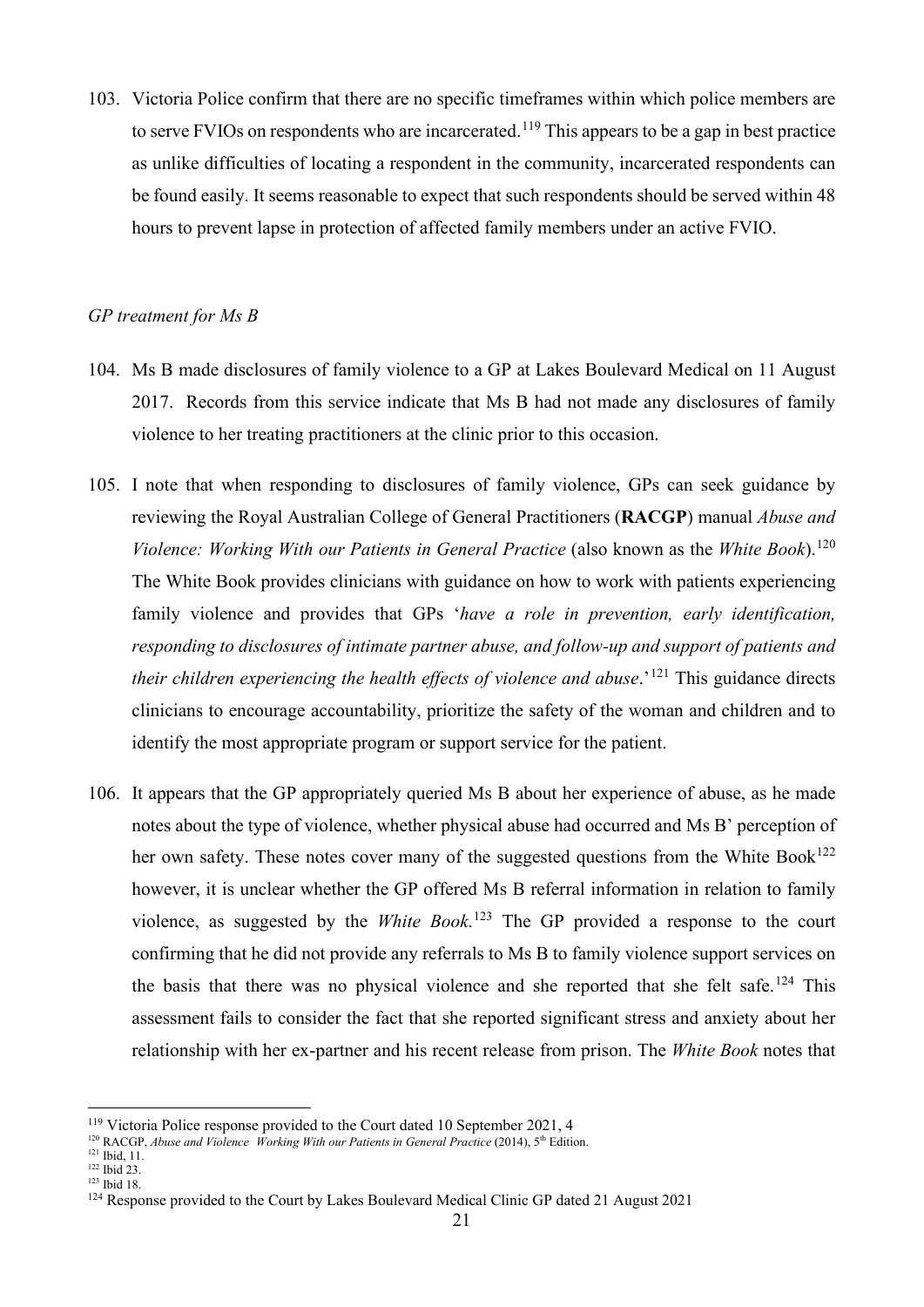intimate partner abuse can manifest itself in both psychological and physical symptoms, the psychological can include anxiety symptoms.<sup>125</sup>

- 107. I confirm that since the 2016 Royal Commission into Family Violence, the Multi Agency Risk Assessment and Management (**MARAM**) Framework was developed to improve guidance for services to identify and respond to family violence. The MARAM Framework was introduced in 2018 and is in the process of being rolled out across Victoria. The Framework provides services and support workers with guidance on how to identify the presence of family violence, family violence risk and how to respond to the identification of family violence. At present this tool is heavily focused on working with victims of family violence, with further instructions relating to perpetrator responses released in 2021.
- 108. Unlike publicly funded health services, private GPs are not prescribed under the MARAM Framework and so are not legally obligated to align their services with it. However, the RACGP have recently confirmed that the White Book was updated in December 2021, with reference to updated risk assessment tools such as the MARAM, and that the RACGP *Curriculum for Australian General Practice* has embedded education for family violence and references to the White Book for all new medical practitioners seeking accreditation with the college.<sup>126</sup>

#### *Child Protection service contact with Mr A and his children*

- 109. Child Protection received a report following the family violence incident between Ms B and Mr A on 30 December 2015 and commenced an investigation.
- 110. The available evidence suggests that Child Protection appear to have not complied with existing applicable procedures when closing this notification in October 2016. In particular, they appear to have not communicated their closure to the services involved with Ms B and her children or clarified the continuing roles and responsibilities of those services.
- 111. One of the most significant service gaps in this case occurred after Mr A was incarcerated and support services ended their engagement with Ms B and her children with no measures put in place to reassess their safety upon Mr A's release.
- 112. The Child Protection Manual in place at the time of closure, and currently, provides that when Child Protection are closing a case they should '*confirm and communicate the continuing roles*

<sup>125</sup> Ibid, 21

<sup>126</sup> RACGP statement in case 2019/1858, dated 10 December 2021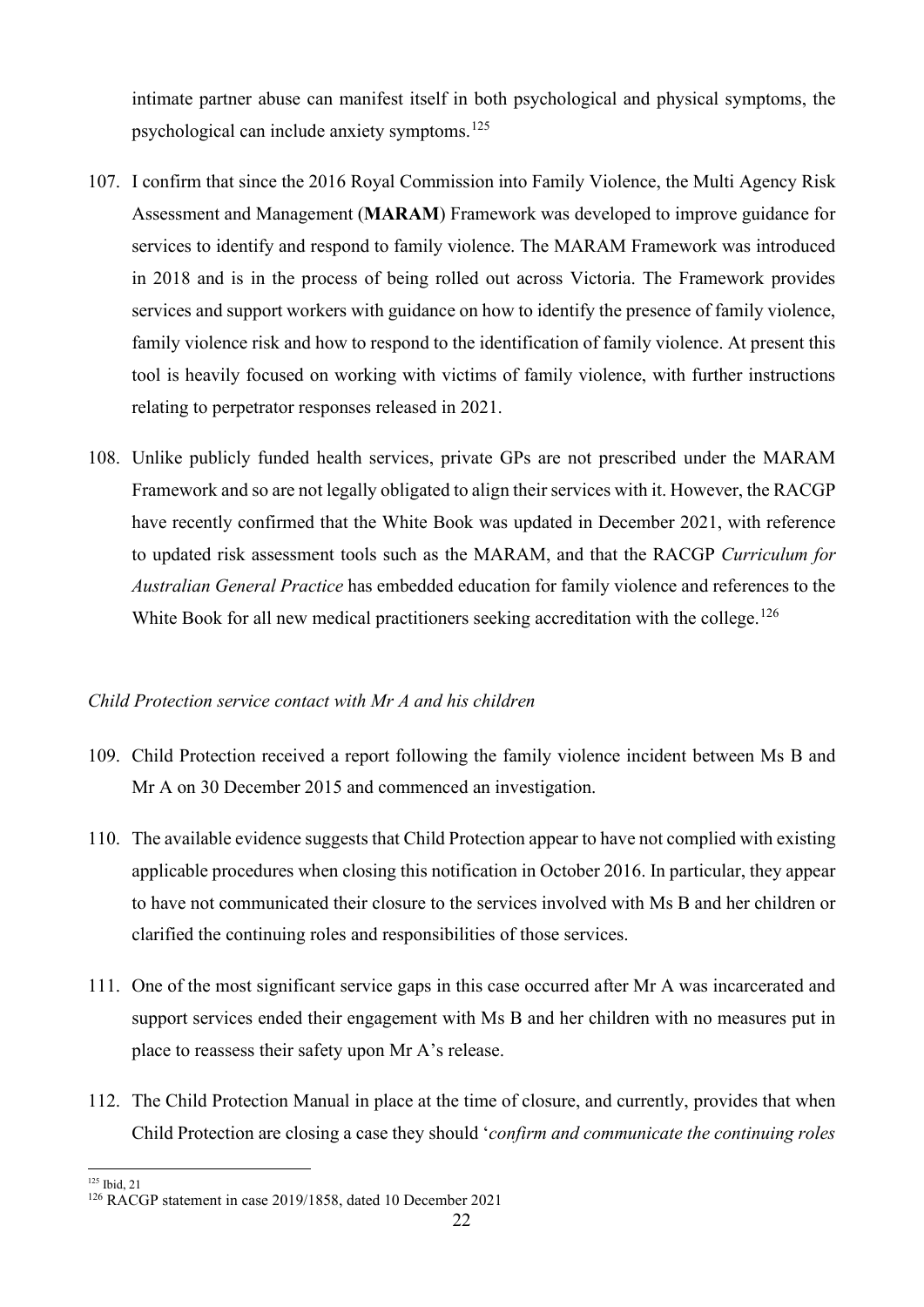*and responsibilities of services, family members and all parties'* and ensure '*key services are informed before case closure*.'

- 113. Based on the available materials, Child Protection do not appear to have notified Victoria Police or Berry Street of their closure, or the basis for the closure. Had this been implemented, this may have facilitated care team meetings with key services involved with the family, timely information sharing, stronger risk assessment and shared decision making.
- 114. In spite of this oversight, Child Protection acted largely in accordance with the relevant policies and procedures in place at the time of their interaction with Ms B and her family. Child Protection appropriately identified that the risks to Ms B' children related primarily to Mr A, and to Ms B bringing them into contact with Mr A. Child Protection also made numerous attempts to engage Mr A with services targeted towards his family violence risk, however on the very few occasions when Mr A contacted Child Protection via telephone, he showed no insight into his behaviour and insisted that he was not a perpetrator of family violence.

#### **RECOMMENDATIONS**

- 115. Pursuant to section 72(2) of the Act, I make the following recommendations:
	- a) With the aim of improving the administration of justice, preventing deaths and supporting police members address family violence, I recommend that **Victoria Police** update current family violence policies and procedures to require service on respondents who are incarcerated within 48 hours of the order being made to prevent delays in FVIO protection applying to protected persons.
	- b) With the aim of improving the administration of justice, preventing deaths and supporting prison systems to address family violence, I recommend that **Corrections Victoria** monitor phone calls of prisoners who are respondents to a FVIO for breaches including specifically "*using another to do something they are not permitted to do*" and report these in a timely manner to Victoria Police for investigation.

#### **FINDINGS AND CONCLUSION**

116. Pursuant to section 67(1) of the Coroners Act 2008 I make the following findings: